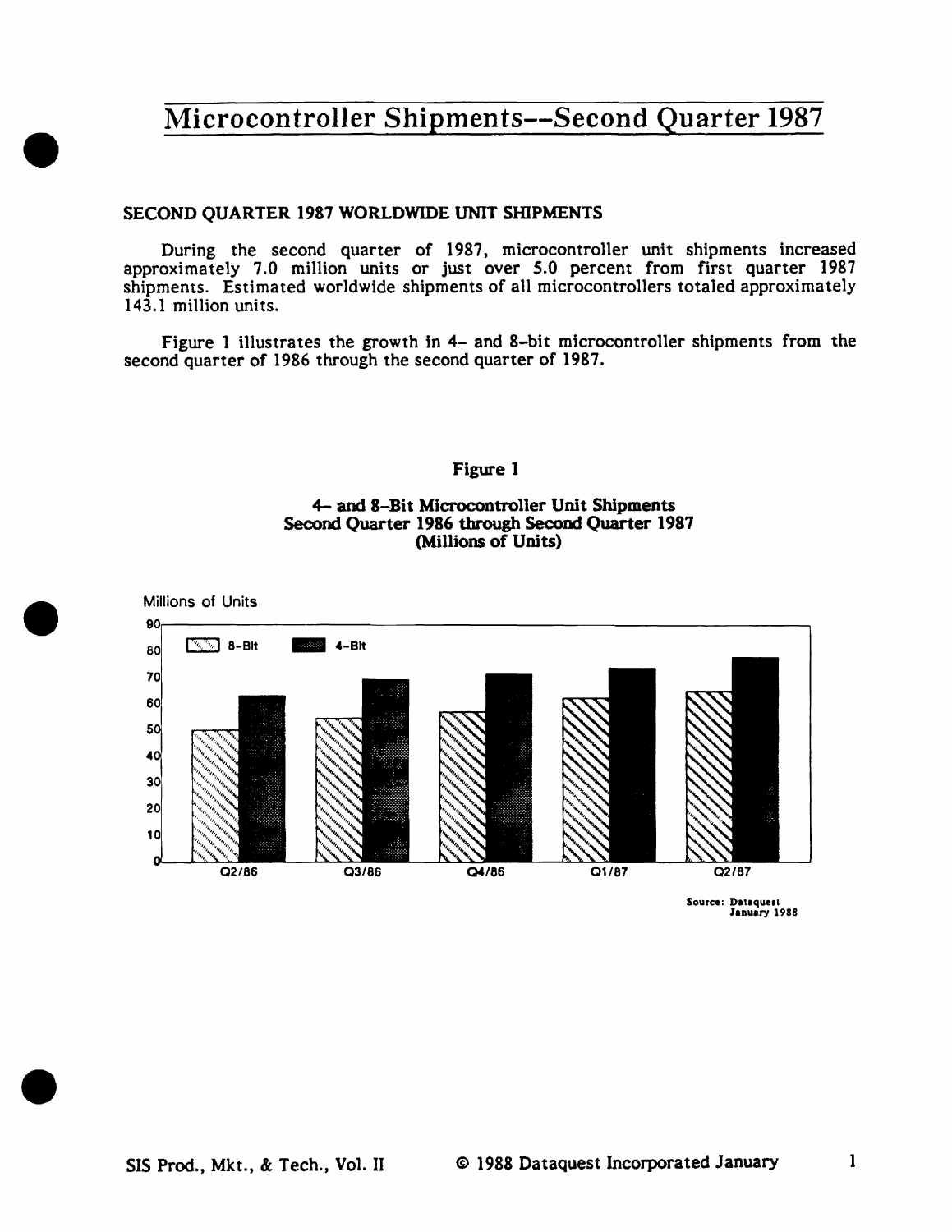Table 1 shows the change in total microcontroller unit shipments from the first quarter of 1987 through the second quarter of 1987. Figure 2 illustrates the percent change in 8-bit microcontrollers from the second quarter of 1986 through the second quarter of 1987. Table 2 shows the change in leading 8-bit MCU shipments from the first quarter of 1987 through the second quarter of 1987. The most growth was displayed by the 8051 and 8048 devices in this quarter.

During second quarter 1987, approximately 79 percent of all 8-bit CMOS MCU shipments were Japanese manufactured and shipped. Table 3, which provides market share information by technology for 8-bit MCUs, shows a steady increase in the CMOS share of the market for the period.

Table 4 shows the market share changes in shipments (not consumption) by geographical region for 4- and 8-bit MCUs, from the second quarter of 1986 through the second quarter of 1987.

### Table 1

### Total Microcontroller Unit Shipments First Quarter 1987 through Second Quarter 1987 (Thousands of Units)

|            |             | 01/1987                        |             | 02/1987                        |                           |  |
|------------|-------------|--------------------------------|-------------|--------------------------------|---------------------------|--|
| <u>MCU</u> | Units       | Percent of<br><b>Shipments</b> | Units       | Percent of<br><b>Shipments</b> | Growth<br><u>01 to 02</u> |  |
| $4 - B1t$  | 73,760      | 54.2%                          | 78,056      | 54.5%                          | 5.8%                      |  |
| $8 - Bit$  | 62,291      | 45.7                           | 64,966      | 45.4                           | 4.3%                      |  |
| $16 - Bit$ | <u> 118</u> | $\overline{\mathfrak{0.1}}$    | <u> 117</u> | $\overline{\phantom{0}}$ 0.1   | (0.9)                     |  |
| Total      | 136,169     | 100.0%                         | 143,139     | 100.0%                         | $5.1\%$                   |  |

Source: Oataquest January 1988 •

•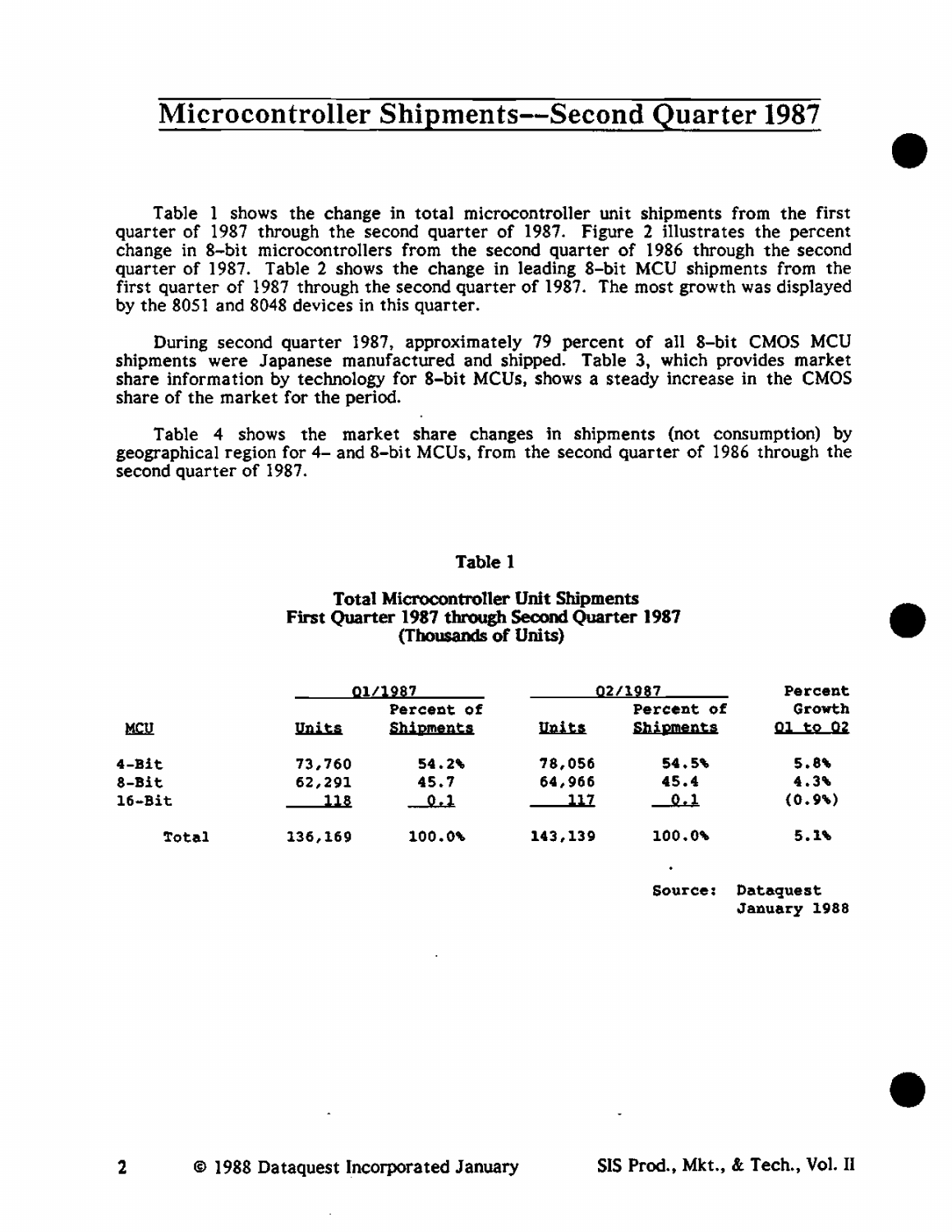Figure 2





| D). |  |
|-----|--|
|-----|--|

### Leading 8-Bit Microcontroller Unit Shipments First Quarter 1987 through Second Quarter 1987 (Thousands of Units)

|               | <u>01/1987</u> |                         | 02/1987      | Percent                        |                    |
|---------------|----------------|-------------------------|--------------|--------------------------------|--------------------|
| Device        | Units          | Percent of<br>Shipments | <u>Units</u> | Percent of<br><b>Shipments</b> | Growth<br>01 to 02 |
| 6805          | 9.450          | 15.2%                   | 9,593        | 14.8%                          | 1.5%               |
| 8049          | 8,629          | 13.9                    | 8,438        | 13.0                           | (2.2)              |
| 8051          | 6,752          | 10.8                    | 7,037        | 10.8                           | 4.24               |
| 8048          | 3,515          | 5.6                     | 3,643        | 5.6                            | 3.6                |
| <b>Others</b> | 33,945         | <u> 54ء ک</u>           | 36,255       | <u>55.8</u>                    | 6.8%               |
| <b>Total</b>  | 62,291         | 100.0%                  | 64,966       | 100.0%                         | 4.3%               |

Source: Dataquest January 1988  $\overline{\mathbf{z}}$ 

 $\ddot{\phantom{a}}$ 

 $\blacksquare$ 

 $\ddot{\phantom{a}}$ 

•

•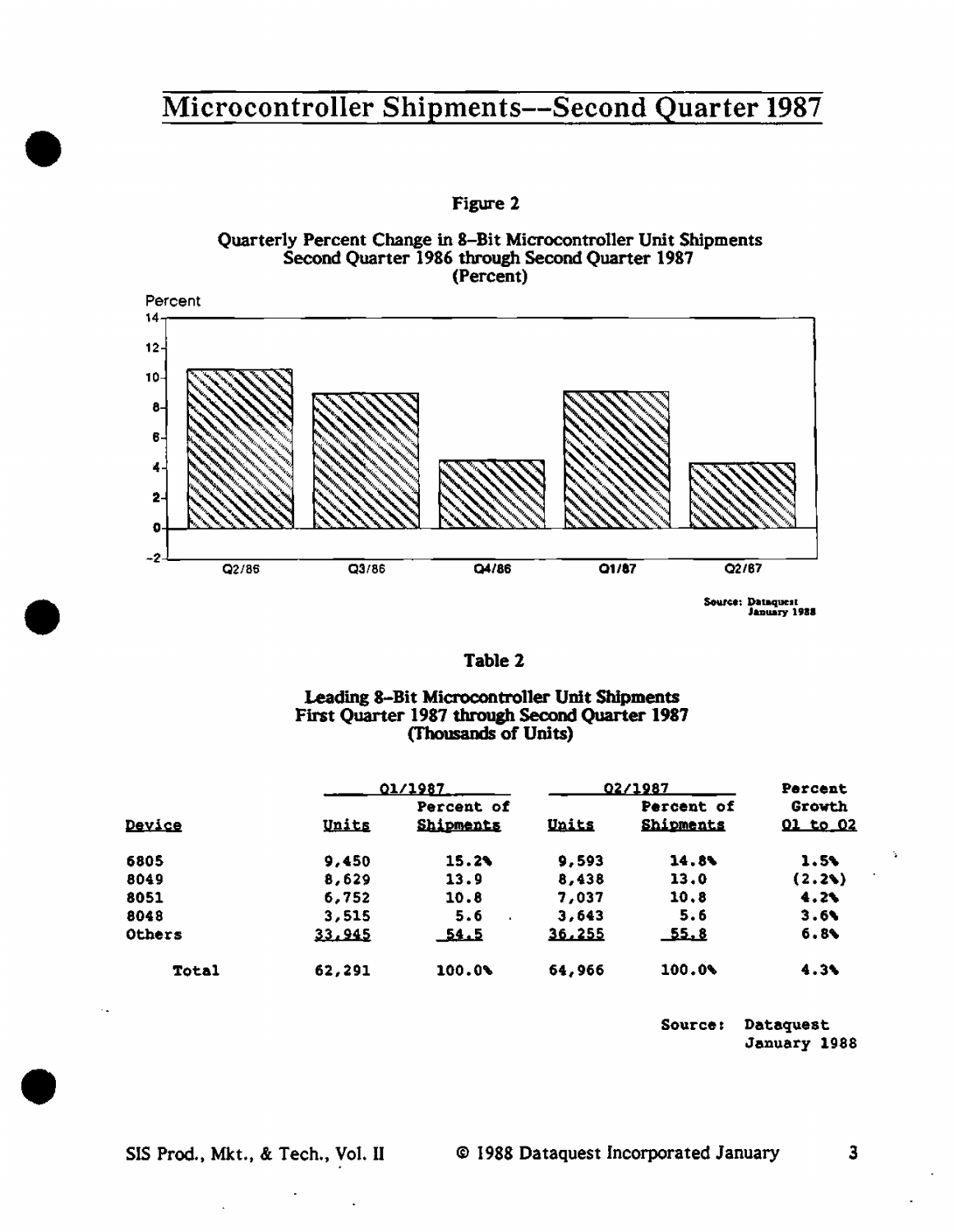### Table 3

Market Share by Technology for 8-bit Microconttollers Second Quarter 1986 through Second Quarter 1987

| Device       | Tech.               | 02/86            | 03/86               | 04/86         | 01/87         | 02/87        |
|--------------|---------------------|------------------|---------------------|---------------|---------------|--------------|
| 8-Bit MCU    | CMOS<br><b>NMOS</b> | 27.79<br>$-72.3$ | 28.1<br><u>71.9</u> | 30.06<br>70.0 | 31.3%<br>68.7 | 32.8<br>67.2 |
| <b>Total</b> |                     | 100.04           | 100.0%              | 100.0%        | 100.0%        | 100.0%       |

Source: Dataquest January 1988 •

•

•

#### Table4

### Market Share by Region for 4- and 8-Bit Microcontrotlers Second Quarter 1986 through Second Quarter 1987

| <u>Device Type</u> | <b>Region</b>        | 02/86        | 03/86  | 04/86      | 01/87       | 02/87      |
|--------------------|----------------------|--------------|--------|------------|-------------|------------|
| 4-Bit              | United States        | 18.0%        | 18.0%  | 19.9%      | 17.7        | 16.8%      |
|                    | Japan                | 79.7         | 79.6   | 77.6       | 79.8        | 80.8       |
|                    | <b>Europe</b>        | 2.3          | $-2.4$ | <u>2.5</u> | <u> 2.5</u> | <u>2.4</u> |
|                    | Total                | 100.04       | 100.04 | 100.0%     | 100.0%      | 100.0%     |
| 8-Bit              | <b>United States</b> | 36.4         | 37.4   | 39.9       | 40.3%       | 39.5       |
|                    | Japan                | 46.8         | 46.2   | 43.6       | 44.4        | 44.9       |
|                    | Europe               | <u> 16.7</u> | 16.4   | 16.6       | 15.3        | 15.6       |
|                    | <b>Total</b>         | 100.0%       | 100.0% | 100.0%     | 100.0%      | 100.0%     |
|                    |                      |              |        |            |             |            |

Note: Columns may not add to totals shown due to rounding.

Source: Dataquest January 1988

4 © 1988 Dataquest Incorporated January SIS Prod., Mkt., & Tech., Vol. II

a si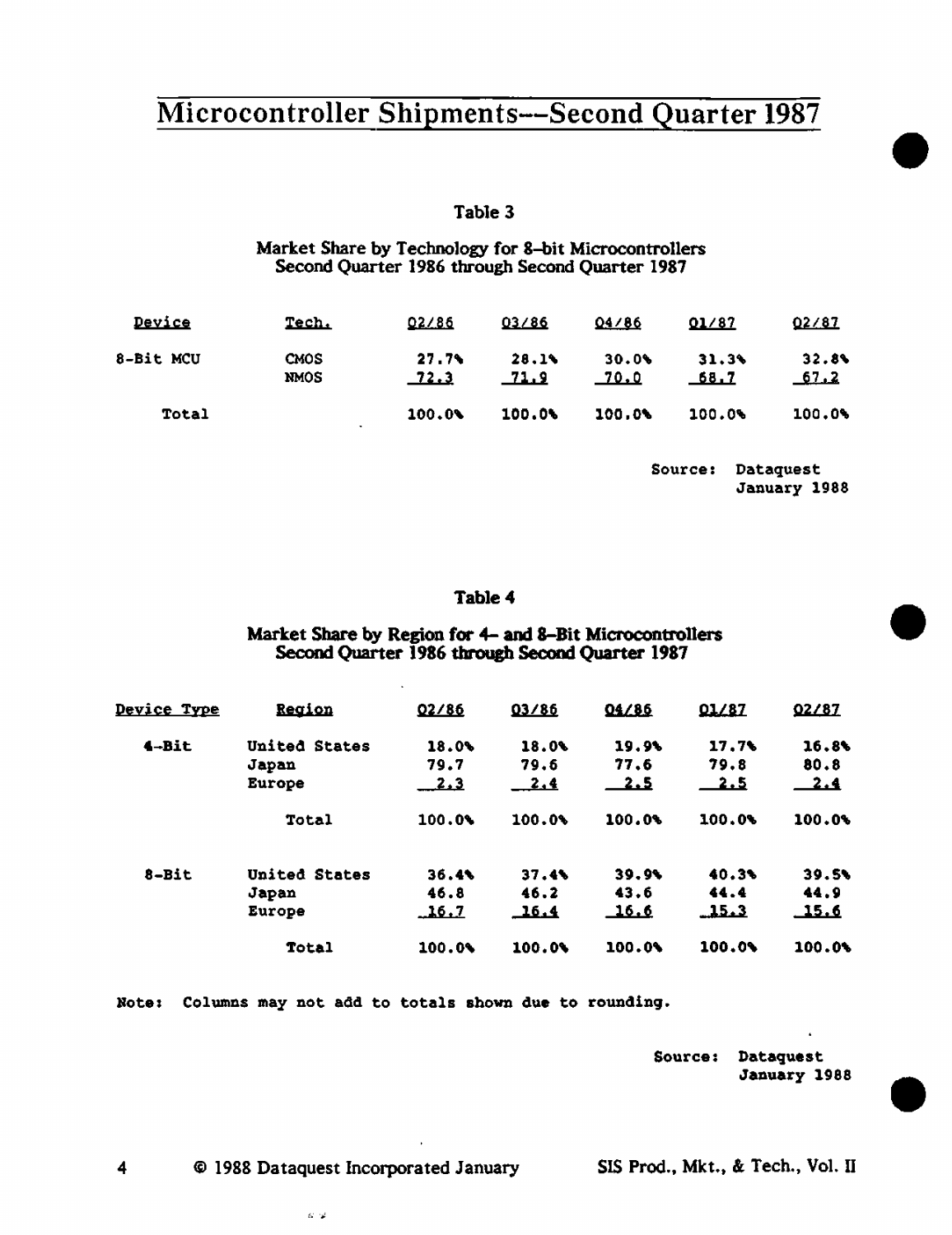### FIRST QUARTER 1987 WORLDWIDE UNIT SHIPMENTS

•

•

•

During the first quarter of 1987, microcontroller unit shipments increased approximately 4.8 million units or 4 percent from fourth quarter 1986 shipments. Estimated worldwide shipments of all microcontrollers totaled approximately 122.2 million units. Shipments of all types of microcontrollers increased. Shipments of 8-bit MCU devices accounted for approximately 48 percent of total microcontrollers shipped in first quarter 1987.

Figure 1 illustrates the growth in 4- and 8-bit microcontroller shipments from the first quarter of 1986 through the first quarter of 1987.

#### Figure 1





Source: Dataquest<br>January 1988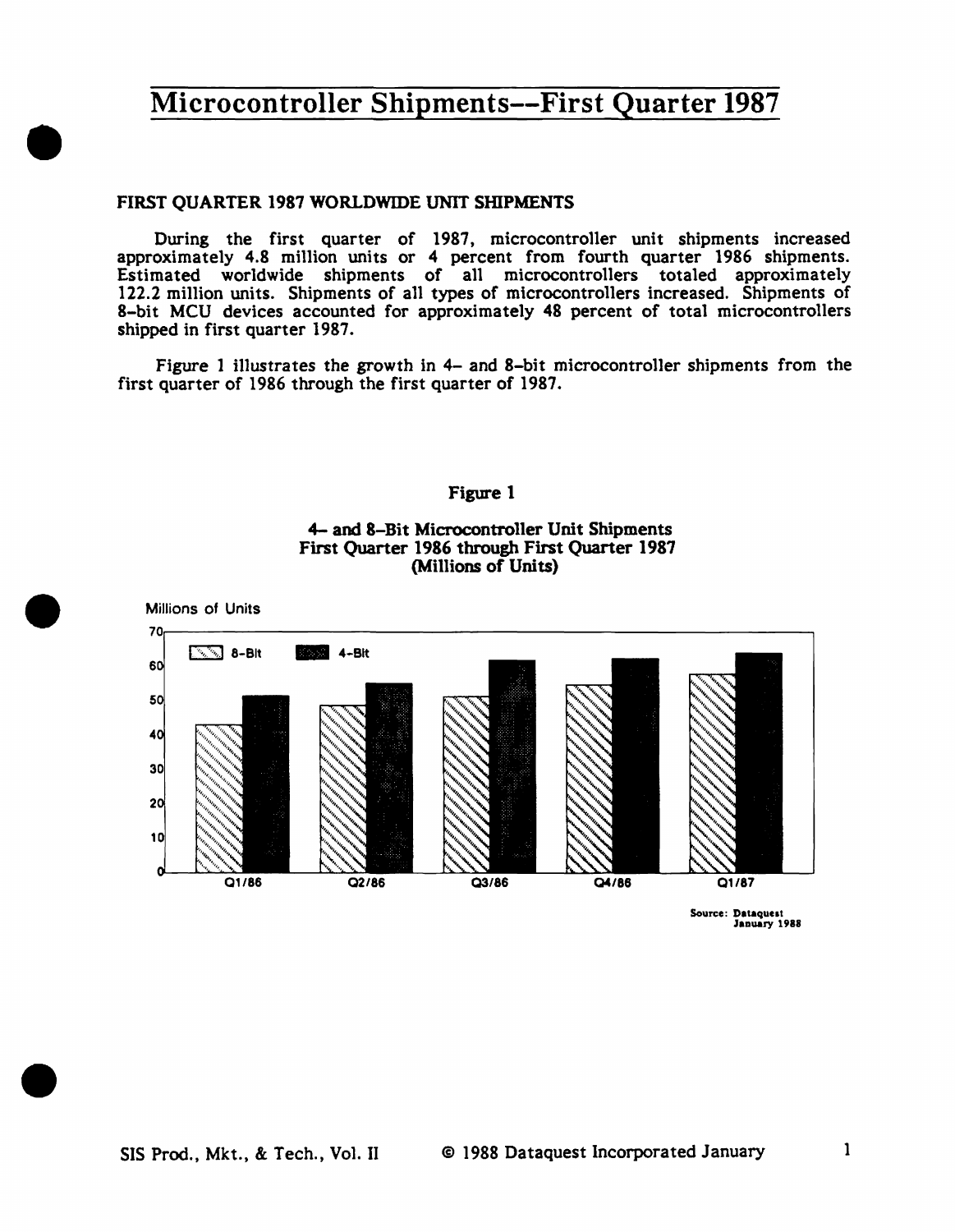Table 1 shows the change in total microcontroller unit shipments from the fourth quarter of 1986 through the first quarter of 1987. Figure 2 illustrates the percent change in 8-bit microcontrollers from the first quarter of 1986 through the first quarter or 1987.

The 8049 made the largest gain in the first quarter, growing a little more than 15 percent. The three other leading 8-bit microcontrollers experienced moderate growth, gaining 3 to *5* percent over the fourth quarter. Table 2 compares first quarter 1987 shipments with fourth quarter 1986 shipments for the top 8-bit microcontrollers.

#### Table 1

### Total Microcontroller Unit Shipments Fourth Quarter 1986 through First Quarter 1987 (Thousands of Units)

|              |         | 04/86                      |         | 01/87                             |                           |  |
|--------------|---------|----------------------------|---------|-----------------------------------|---------------------------|--|
| Device       | Units   | Percentage of<br>Shipments | Units   | Percentage of<br><b>Shipments</b> | Growth<br><u>04 to 01</u> |  |
| $4 - Bit$    | 62,512  | 53.3%                      | 64,060  | 52.4%                             | 2.48%                     |  |
| 8-Bit        | 54,721  | 46.6                       | 57,989  | 47.5                              | 5.97%                     |  |
| $16 - Bit$   | 107     | <u>0.1</u>                 | 118     | _0.1                              | 10.28%                    |  |
| <b>Total</b> | 117,340 | 100.08                     | 122,167 | 100.09                            | 4.11                      |  |

Source: Dataquest January 1988 •

•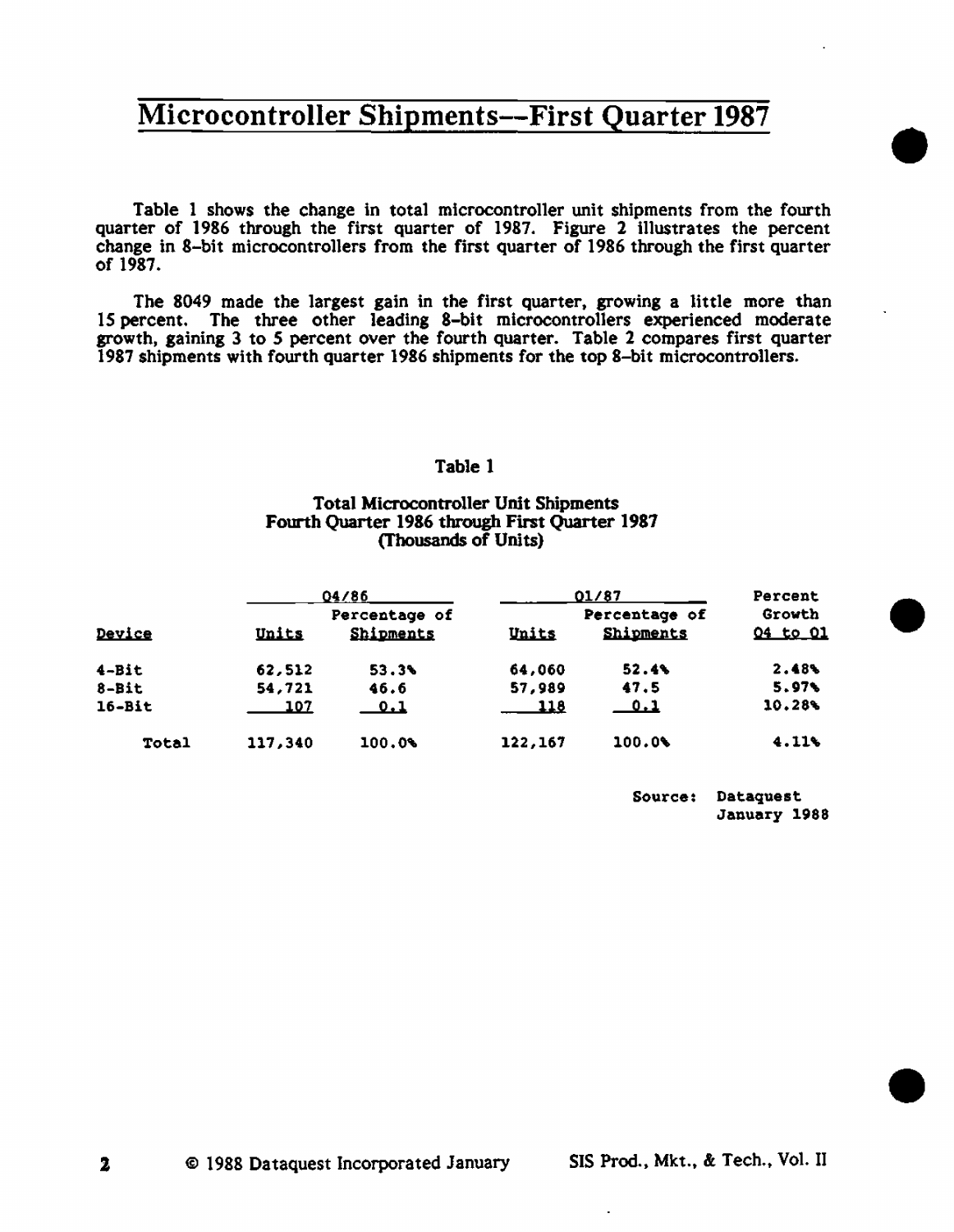•

•

•

Figure 2





Tab1e 2

### Leading 8-Bit Microcontro1ler Unit Shipments Fourth Quarter 1986 through First Quarter 1987 (Thousands of Units)

|              | 04/86              |                            |              | 01/87                      |                    |  |
|--------------|--------------------|----------------------------|--------------|----------------------------|--------------------|--|
| Device       | Units              | Percentage of<br>Shipments | <u>Units</u> | Percentage of<br>Shipments | Growth<br>04 to 01 |  |
| 6805         | $\bullet$<br>8,865 | 16.2%                      | 9,270        | 16.0%                      | 4.57%              |  |
| 8049         | 7,423              | 13.6                       | 8,549        | 14.7                       | 15.17%             |  |
| 8051         | 6,446              | 11.8                       | 6,617        | 11.4                       | 2.65%              |  |
| 8048         | 3,297              | 6.0                        | 3,424        | 5.9                        | 3.85%              |  |
| Others       | 28,690             | $-52.4$                    | 30.129       | 52.0                       | 5.02%              |  |
| <b>Total</b> | 54,721             | 100.0%                     | 57,989       | 100.0%                     | 5.97               |  |

Source: Dataquest January 1988

像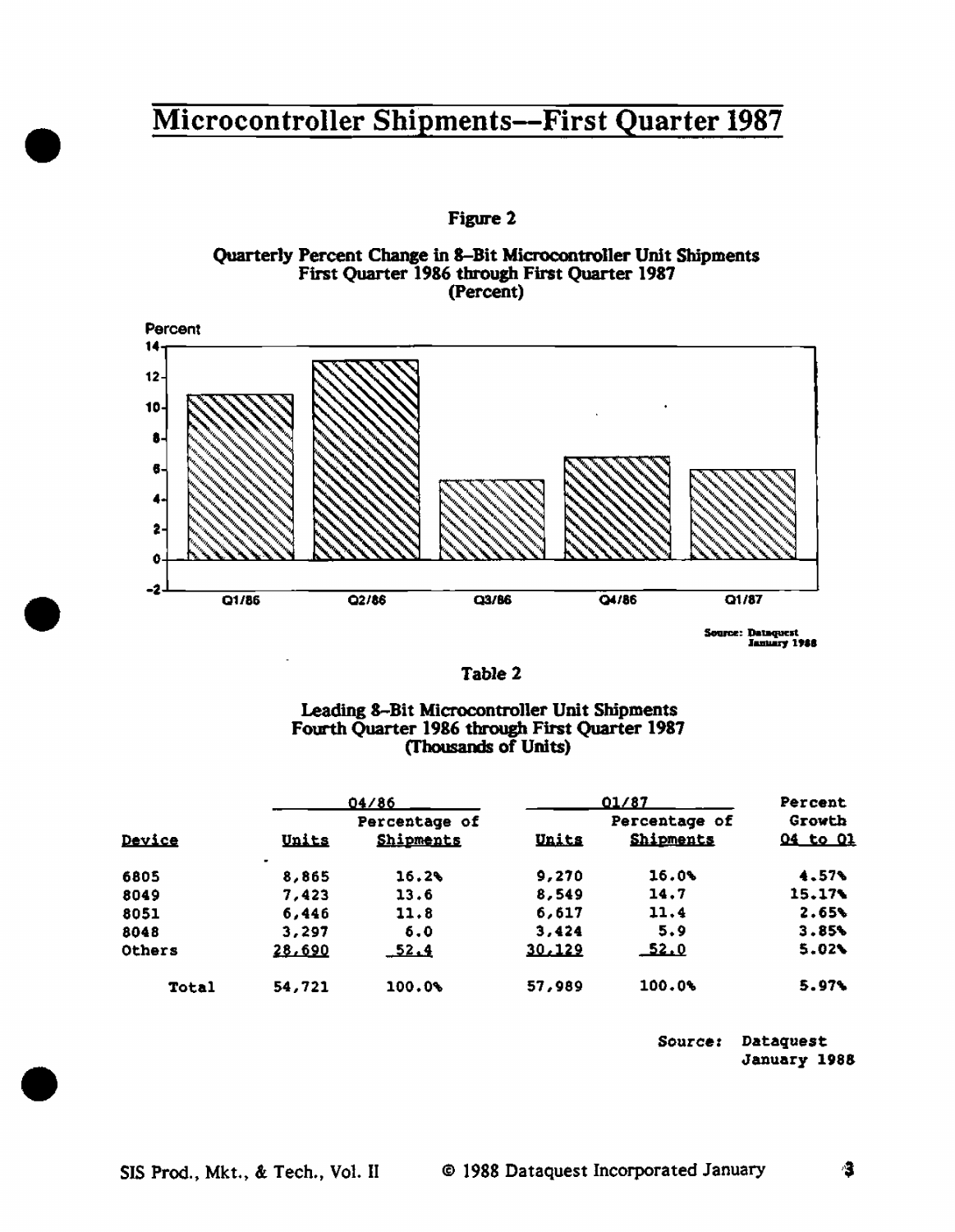Japanese suppliers have long controlled the 4-bit MCU market, shipping more than 75 percent of the total market demand. The 8-bit MCU market, as highlighted in Table 3, is much more evenly balanced. U.S. and Japanese suppliers each ship approximately 42 percent of the market demand. Europe is also strong in 8-bit microcontrollers, supplying more than 16 percent of shipments.

Table 4 shows the ratio between NMOS and CMOS shipments of 8-bit MCUs. During first quarter 1987 approximately 79 percent of all 8-bit CMOS MCU shipments were supplied by Japanese manufacturers.

### Table 3

#### Market Share by Region for 4- and 8-bit Microcontrollers First Quarter 1986 through First Quarter 1987

| Region               | 01/86        | 02/86        | 03/86        | 04/86       | 01/87        |
|----------------------|--------------|--------------|--------------|-------------|--------------|
| <b>United States</b> | 20.14        | 20.79        | 20.2         | $22.7$ %    | 20.5%        |
| Japan                | 77.2         | 76.7         | 77.1         | 74.4        | 76.7         |
| <b>Europe</b>        | -2.7         | $-2.6$       |              |             | <u>2.8</u>   |
| Total                | 100.04       | 100.06       | 100.0%       | 100.0%      | 100.0%       |
| United States        | 39.2%        | 37.84        | 38.0%        | 41.6%       | 42.1%        |
|                      | 44.1         | 44.7         | 45.4         | 41.2        | 41.6         |
| Europe               | <u>_16.7</u> | <u>_17.5</u> | <u> 16.6</u> | <u>17.2</u> | <u>_16.3</u> |
| <b>Total</b>         | 100.0        | 100.0%       | 100.0%       | 100.0%      | 100.08       |
|                      | Japan        |              |              |             |              |

#### Table4

#### Market Share by Technology for 8-Bit MCU Shipments

| Device    | <b>Region</b>       | 01/86                | 02/86         | 03/86            | 04/86         | 01/87            |
|-----------|---------------------|----------------------|---------------|------------------|---------------|------------------|
| 8-Bit MCU | CMOS<br><b>NMOS</b> | 23.4%<br><u>76.6</u> | 25.2%<br>74.8 | 27.3%<br>$-72.7$ | 27.5%<br>72.5 | 26.5%<br>$-73.5$ |
|           | <b>Total</b>        | 100.0%               | 100.0%        | 100.0%           | 100.06        | 100.0%           |

Source: Dataquest January 1988 •

•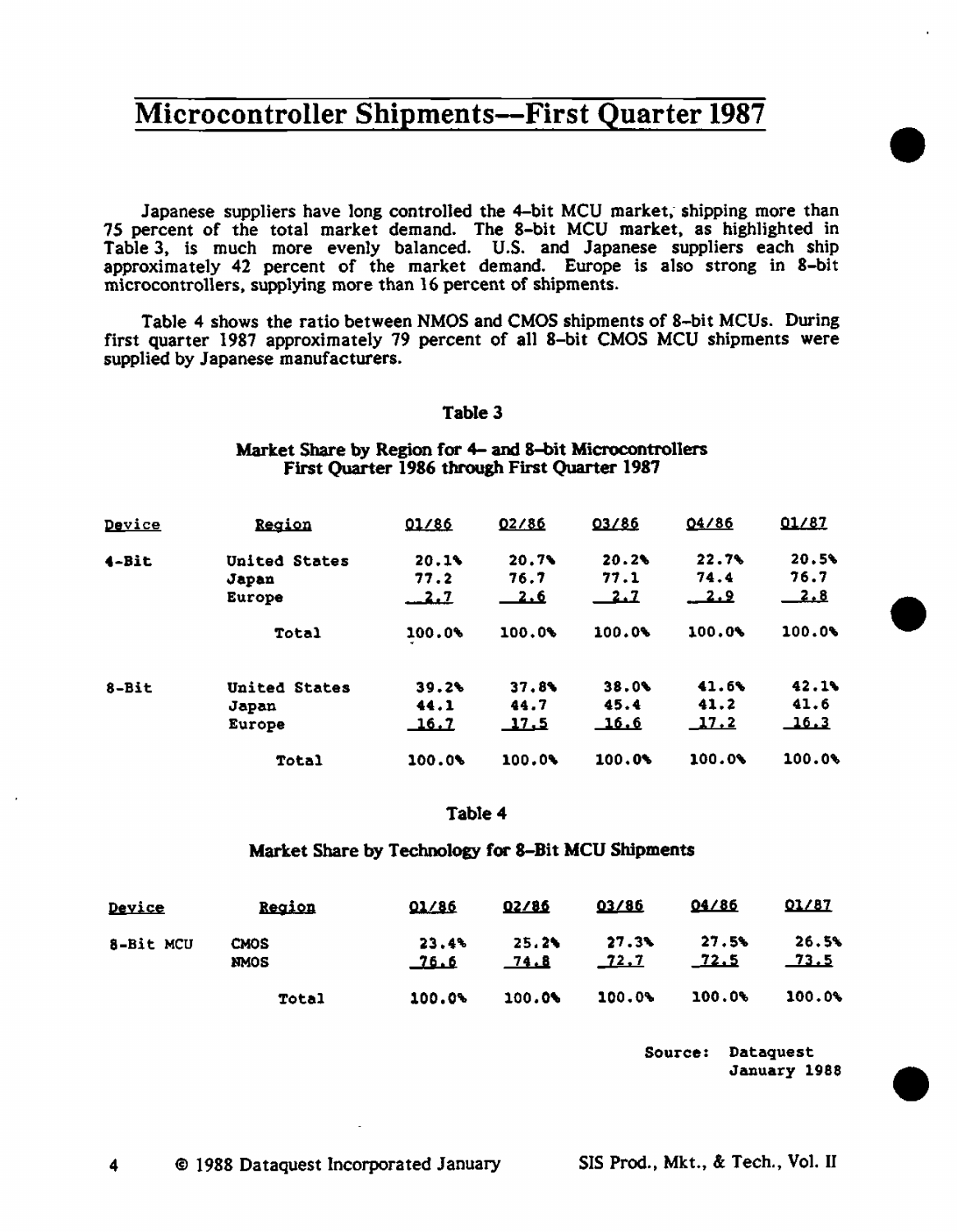### FOURTH QUARTER 1986 WORLDWIDE UNIT SIIlPMENTS

•

•

•

During the fourth quarter of 1986, microcontroller unit shipments increased slightly (0.4 percent) from third quarter 1986 shipments. Estimated worldwide shipments of all microcontrollers totaled approximately 113.7 million units. Shipments of 8-bit MCU devices, which accounted for approximately 45 percent of total microcontrollers shipped in fourth quarter 1986, decreased slightly.

Figure 1 illustrates the growth in 4- and 8-bit microcontroller shipments from the fourth quarter of 1985 through the fourth quarter of 1986.

Table 1 shows the change in total microcontroller unit shipments from the third quarter of 1986 through the fourth quarter of 1986. Figure 2 illustrates the percent change in 8-bit microcontrollers from the fourth quarter of 1985 through the fourth quarter of 1986.

### Figure 1



### 4- and 8-Bit Microcontroller Unit Shipments Fourth Quarter 1985 through Fourth Quarter 1986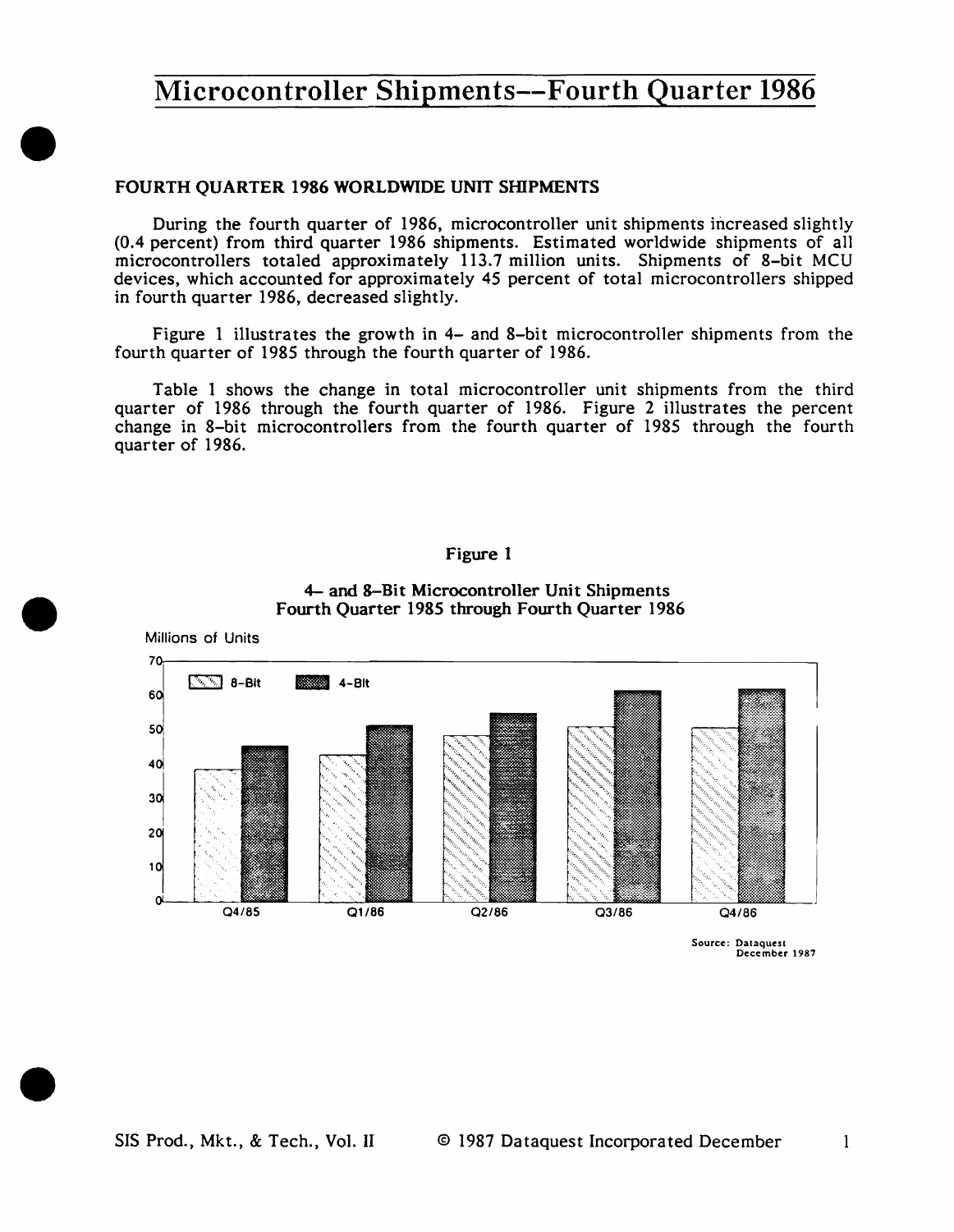Table I

### Total Microcontroller Unit Shipments Third Quarter 1986 through Fourth Quarter 1986 (Thousands of Units)

|            |              | 03/1986                 |         | 04/1986                 |                    |  |
|------------|--------------|-------------------------|---------|-------------------------|--------------------|--|
| <u>MCU</u> | <u>Units</u> | Percent of<br>Shipments | Units   | Percent of<br>Shipments | Growth<br>03 to 04 |  |
| $4 - Bit$  | 61,947       | 54.7%                   | 62,512  | 55.0%                   | 0.9%               |  |
| $8 - Bit$  | 51,255       | 45.2                    | 51,104  | 44.9                    | (0.3)              |  |
| $16 - Bit$ | 117          | 0.1                     | 127     | <u>_ 0.1</u>            | 8.5%               |  |
| Total      | 113,319      | 100.09                  | 113,743 | 100.0%                  | 0.4%               |  |

Source: Dataquest December 1987 •

•

### Figure 2

#### Quarterly Percent Change in 8-Bit Microcontroller Unit Shipments Fourth Quarter 1985 through Fourth Quarter 1986



© 1987 Dataquest Incorporated December SIS Prod., Mkt., & Tech., Vol. II

2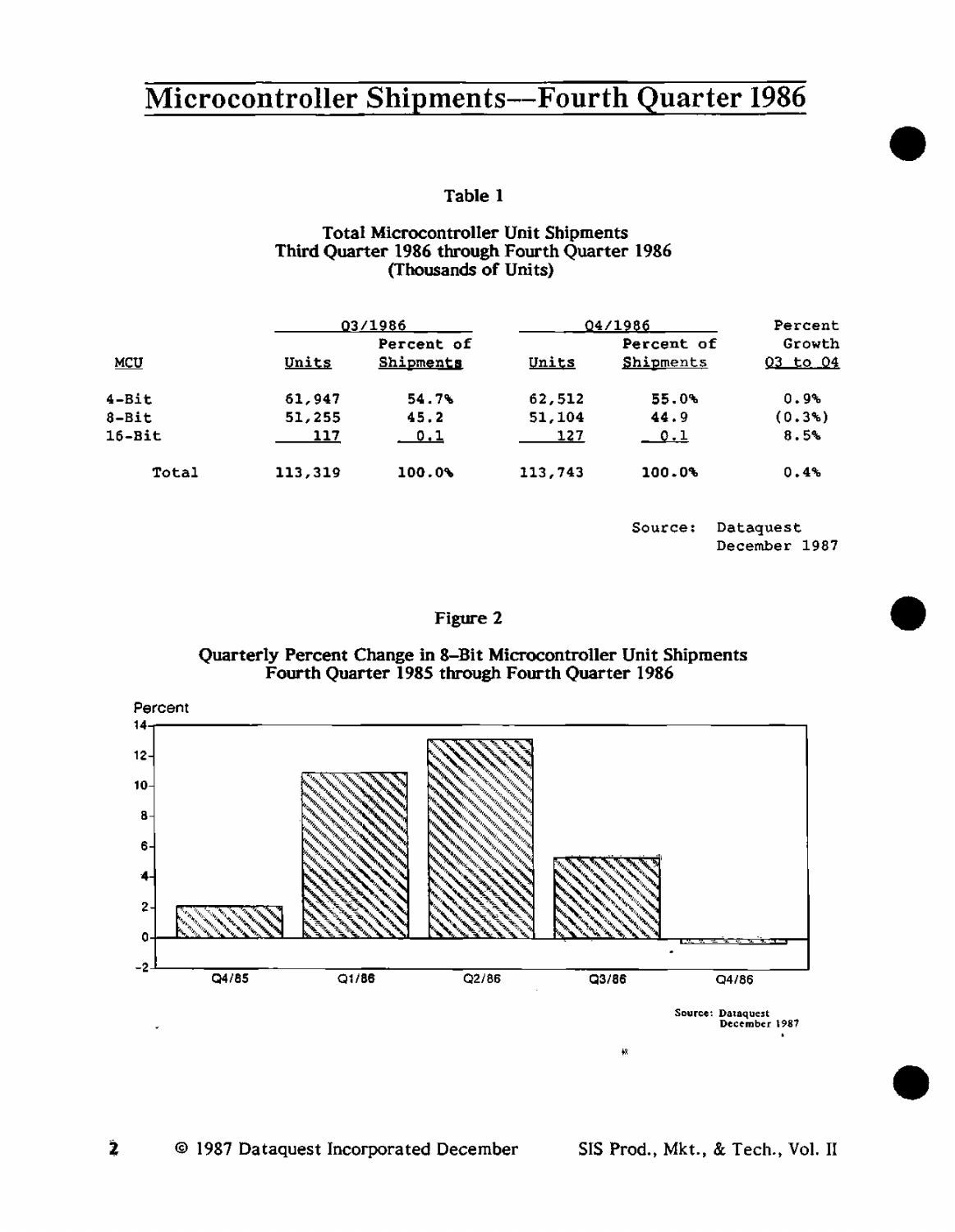Table 2 shows the changes in estimated shipments of leading 8-bit microcontrollers from the third quarter of 1986 through the fourth quarter of 1986. During this period, only the 8051 registered strong growth.

### Table 2

#### 8-Bit Microcontroller Shipments Third Quarter 1986 through Fourth Quarter 1986 (Thousands of Units)

|        |        | 03/1986          |        | 04/1986    |                 |  |
|--------|--------|------------------|--------|------------|-----------------|--|
|        |        | Percent of       |        | Percent of | Growth          |  |
| Device | Units  | <b>Shipments</b> | Units  | Shipments  | <u>03 to 04</u> |  |
| 8049   | 7,622  | 14.9%            | 7.699  | 15.1%      | 1.0%            |  |
| 6805   | 7,557  | 14.7             | 7,413  | 14.5       | (1.9)           |  |
| 8051   | 4,855  | 9.5              | 5,381  | 10.5       | 10.8%           |  |
| 8048   | 3,583  | 7.0              | 3,226  | 6.3        | (10.0)          |  |
| Others | 27,638 | <u>53.9</u>      | 27,385 | 53.6       | (0.9%           |  |
| Total  | 51,255 | 100.09           | 51,104 | 100.0%     | $(0.3\%)$       |  |

Source: Dataquest December 1987

Table 3 shows the market share changes in shipments (not consumption) by geographical region for 4- and 8-bit MCUs, from fourth quarter 1985 through fourth quarter 1986. Table 4 shows market share by technology for 8-bit microcontrollers for the same period. During fourth quarter 1986, approximately 80.3 percent of all 8-bit CMOS MCU shipments were Japanese-manufactured and shipped.

•

•

 $\bullet$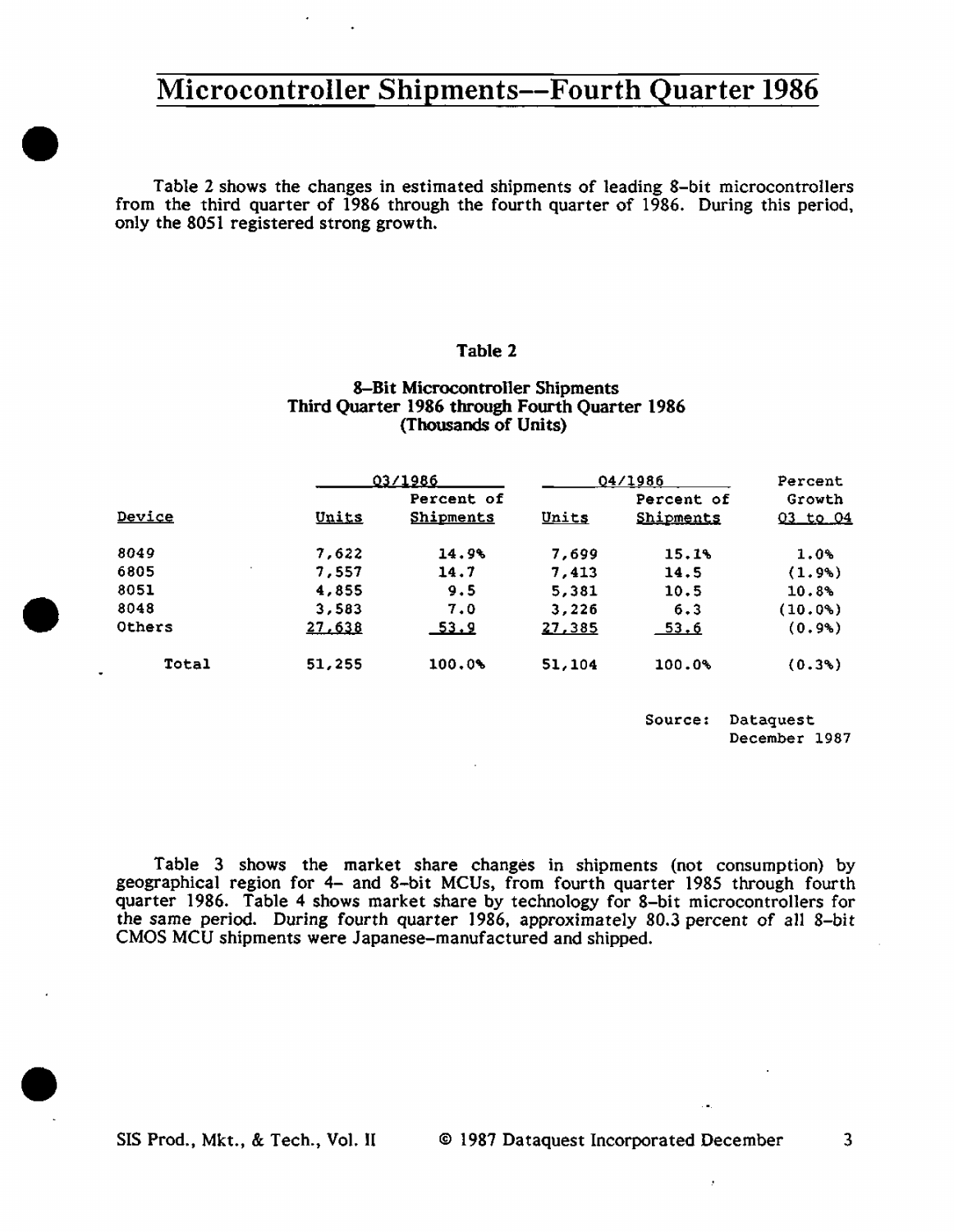Table 3

 $\mathbf{r}$ 

Market Share by Region for 4- and 8-Bit Microcontrollers Fourth Quarter 1985 through Fourth Quarter 1986

|            | Region        | 04/85          | 01/86      | 02/86  | 03/86  | 04/86       |
|------------|---------------|----------------|------------|--------|--------|-------------|
| $4 - Bit$  | United States | 14.3%          | 19.6%      | 20.7%  | 20.2%  | 22.7%       |
|            | Japan         | $82.8^{\circ}$ | 77.8       | 76.7   | 77.1   | 74.4        |
|            | Europe        | <u>2.9</u>     | <u>2.1</u> | 2.6    | 2.7    | <u>2.9</u>  |
|            | Total         | 100.0%         | 100.0%     | 100.0% | 100.0% | 100.0%      |
| $8 - B$ it | United States | 44.1%          | 40.0%      | 38.3%  | 37.1%  | 38.6%       |
|            | Japan         | 42.4           | 44.4       | 45.4   | 46.8   | 44.1        |
|            | Europe        | <u> 13.5</u>   | 15.6       | 16.3   | 16.1   | <u>17.3</u> |
|            | Total         | 100.0%         | 100.0%     | 100.0% | 100.0% | 100.0%      |

Source: Dataquest December 1987 •

•

•

## Table 4

Market Share by Technology for Microcontrollers Fourth Quarter 1985 through Fourth Quarter 1986

| <b>Device</b>          | Technology   | 04/85         | 01/86         | 02/86                | 03/86         | 04/86                |
|------------------------|--------------|---------------|---------------|----------------------|---------------|----------------------|
| 8-Bit MCU<br>8-Bit MCU | CMOS<br>NMOS | 21.6%<br>78.4 | 23.3%<br>76.7 | 25.2%<br><u>74.8</u> | 26.6%<br>73.4 | 26.3%<br><u>73.7</u> |
| Total                  |              | 100.0%        | 100.0%        | 100.0%               | 100.0%        | 100.0%               |

Source: Dataquest December 1987

 $\ddot{\phantom{0}}$ 

÷,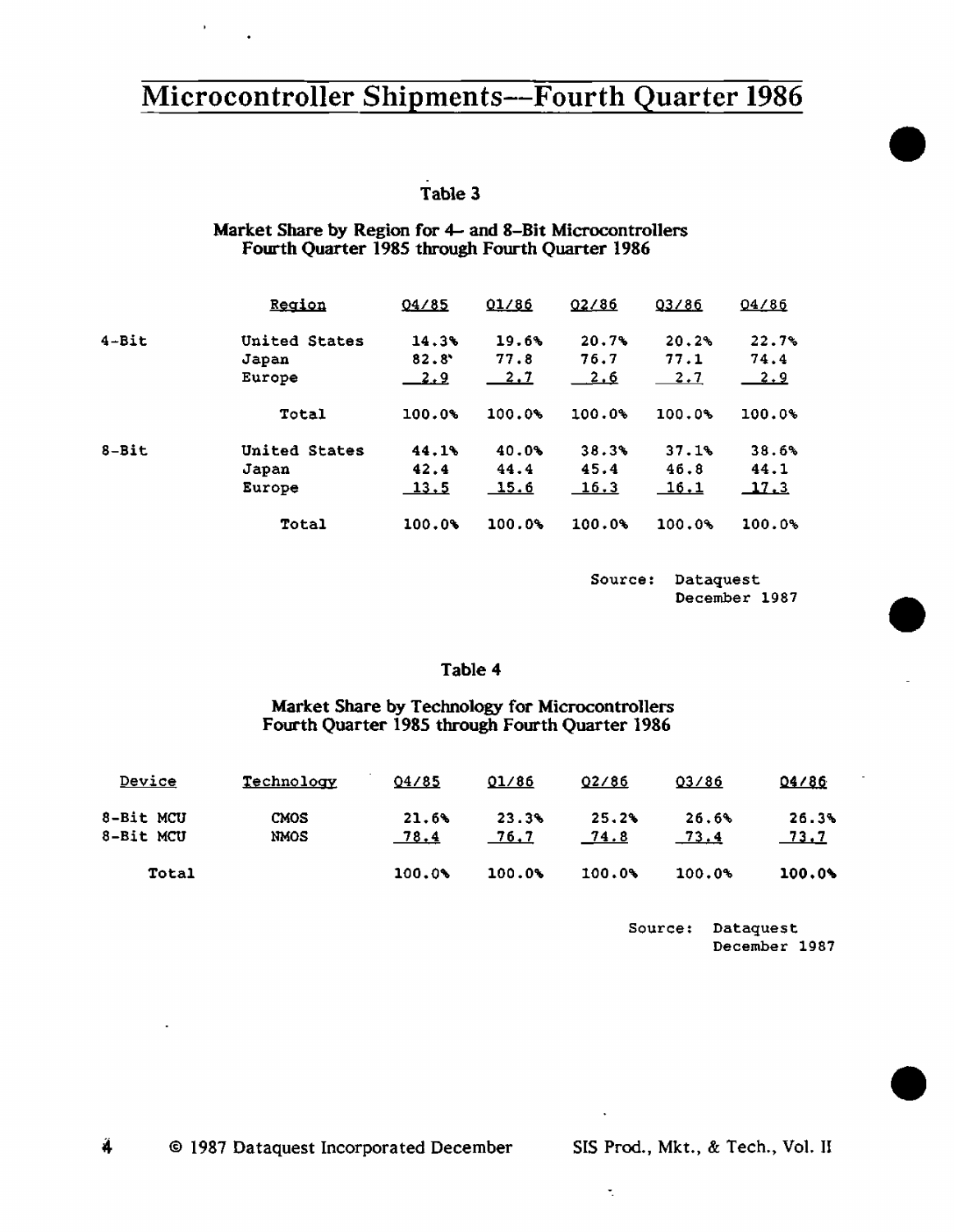### THIRD QUARTER 1986 WORLDWIDE UNIT SHIPMENTS

•

•

•

During the third quarter of 1986, microcontroller unit shipments increased approximately 4.9 mi11ion units or 5.0 percent from second quarter 1986 shipments. Estimated worldwide shipments of all microcontrollers totaled approximately 103.7 million units. Shipments of all types of microcontrollers increased.

Figure l illustrates the growth in 4- and 8-bit microcontroller shipments from the third quarter of 1985 through the third quarter of 1986.

#### Figure 1

### 4- and 8-Bit Microcontroller Unit Shipments Third Quarter 1985 through Third Quarter 1986 (Millions of Units)



Source: Dataquest December 1987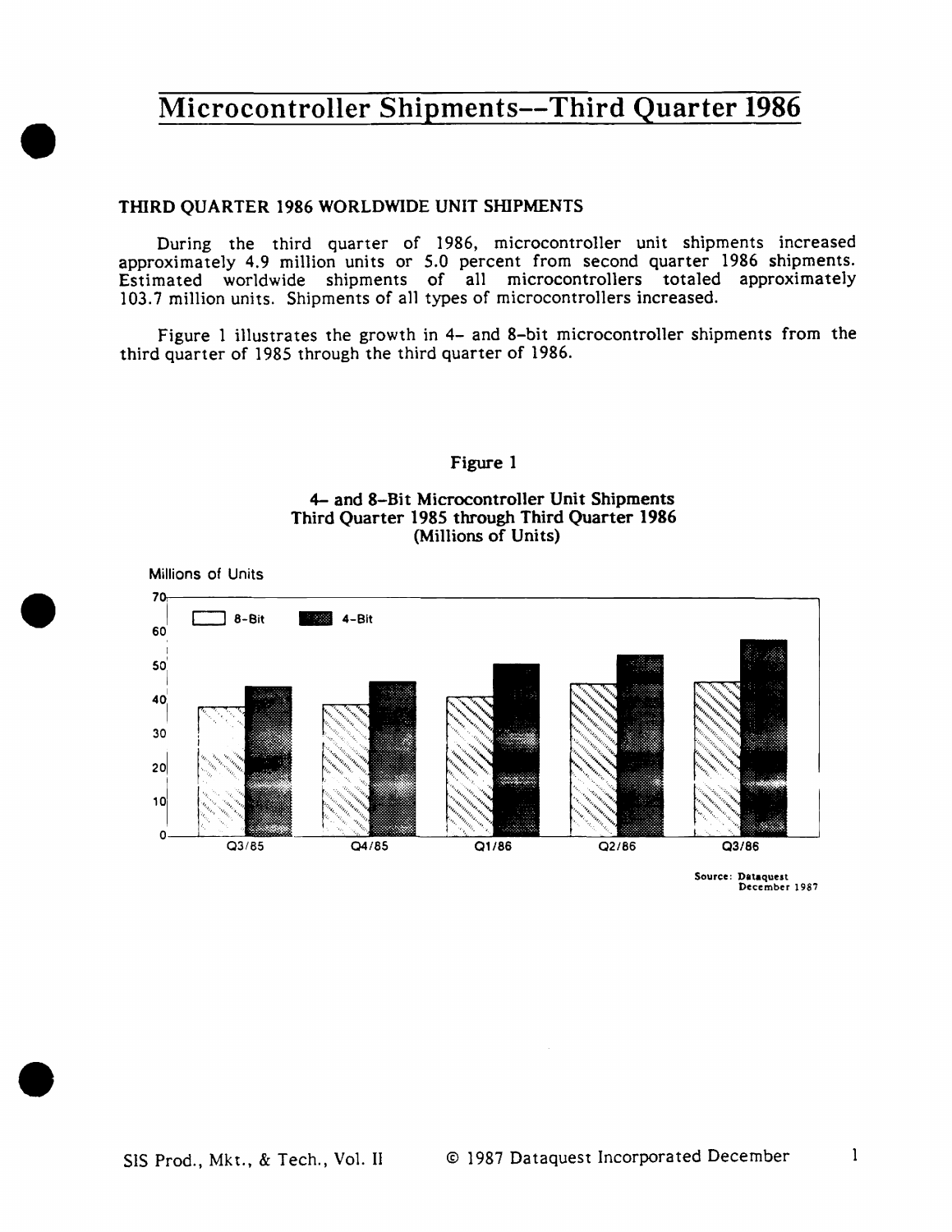Table 1 shows the change in total microcontroller unit shipments from the second quarter of 1986 through the third quarter of 1986. Most growth was displayed by the 8051 and 8049 in this quarter. Figure 2 i11ustrates the percent change in 8-bit microcontro1lers from the third quarter of 1985 through the third quarter of 1986. Table 2 shows the change in leading 8-bit MCU shipments from the second quarter of 1986 through the third quarter of 1986.

The leading 8-bit microcontrollers in third quarter 1986-the 8049, 6805, 8051, and 8048-accounted for approximately 49.4 percent of the total 8-bit MCU market.

During third quarter 1986, approximately 75.7 percent of all 8-bit CMOS MCU shipments were Japanese manufactured and shipped. Table 3 shows market share by technology for 8-bit MCUs.

Table 4 shows the market share changes in shipments (not consumption) by geographical region for 4- and 8-bit MCUs, from the third quarter of 1985 through the third quarter of 1986.

### Table 1

### Total Microcontroller Unit Shipments Second Quarter 1986 through Third Quarter 1986 (Thousands of Units)

|            |        | 02/1986                 |         | 03/1986                      | Percent                |
|------------|--------|-------------------------|---------|------------------------------|------------------------|
| <u>NCU</u> | Units  | Percent of<br>Shipments | Units   | Percent of<br>Shipments      | Growth<br>$Q2$ to $Q3$ |
| $4 - Bit$  | 53,688 | 54.3%                   | 58,057  | 56.0%                        | 8.1%                   |
| $8-Bit$    | 45,038 | 45.6                    | 45,521  | 43.9                         | 1.1%                   |
| $16 - Bit$ | 98     | 0.1                     | 117     | $\overline{\phantom{0}}$ 0.1 | 19.4%                  |
| Total      | 98,824 | 100.09                  | 103,695 | $100.0\%$                    | 4.9%                   |

Source: Dataquest December 1987 •

•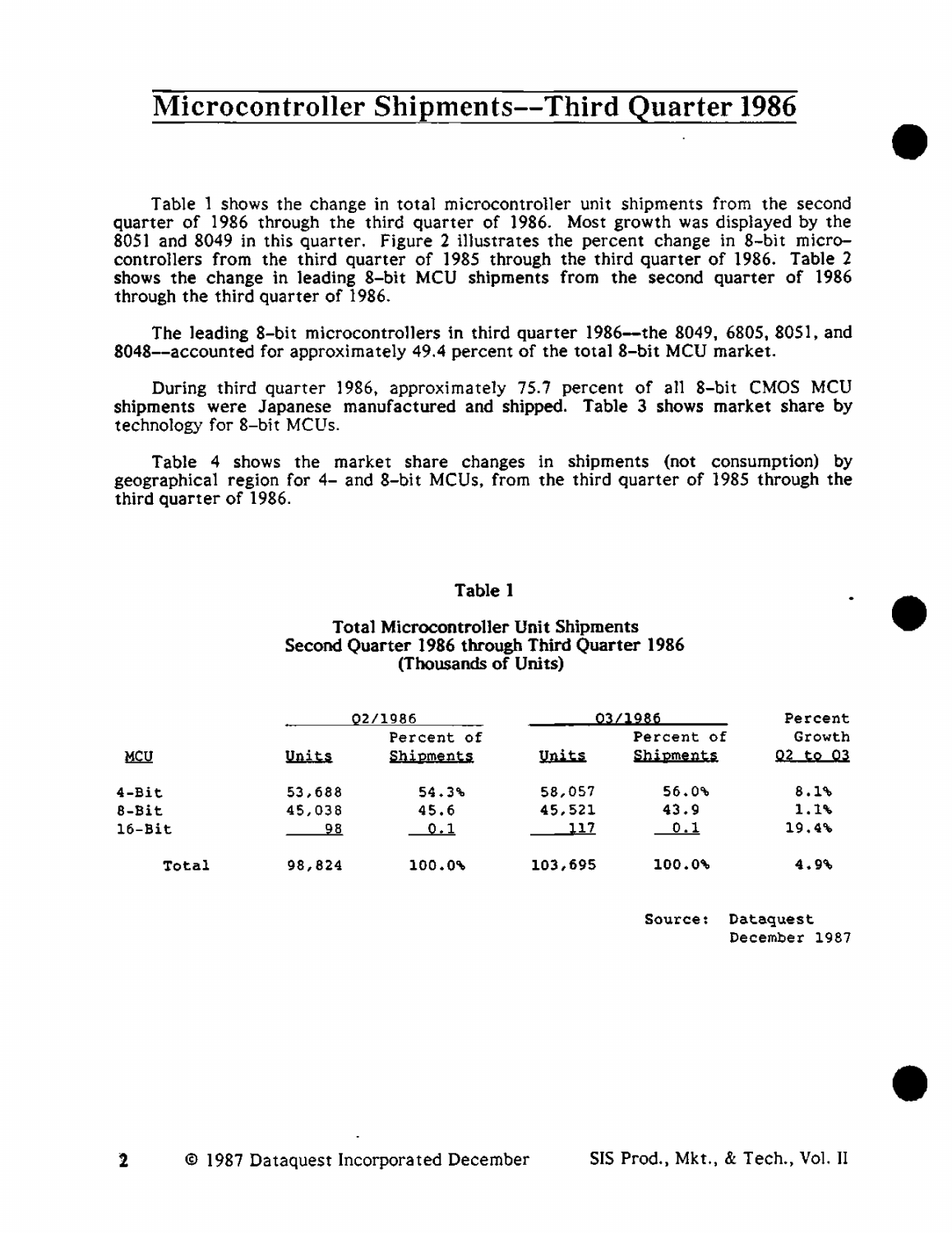Figure 2





Source: Dataquest<br>December 1987

| 'able |
|-------|
|-------|

### Leading 8-Bit Microcontro11er Unit Shipments Second Quarter 1986 through Third Quarter 1986 (Thousands of Units)

|        |         | 02/1986                 |        | 03/1986                 | Percent                   |
|--------|---------|-------------------------|--------|-------------------------|---------------------------|
| Device | Units   | Percent of<br>Shipments | Units  | Percent of<br>Shipments | Growth<br><u>Q2 to Q3</u> |
| 8049   | 6,970   | 15.5%                   | 7,333  | 16.1%                   | 5.21%                     |
| 6805   | 7,108   | 15.8                    | 7,010  | 15.4                    | (1.38%)                   |
| 8051   | 4,119   | 9.1                     | 4,455  | 9.8                     | 8.16%                     |
| 8048   | 3,698   | 8.2                     | 3,703  | 8.1                     | 0.14%                     |
| Others | 23, 143 | 51.4                    | 23,020 | 50.6                    | (0.53)                    |
| Total  | 45,038  | 100.0%                  | 45,521 | 100.0%                  | $1.07\%$                  |

Source: Dataquest December 1987

•

•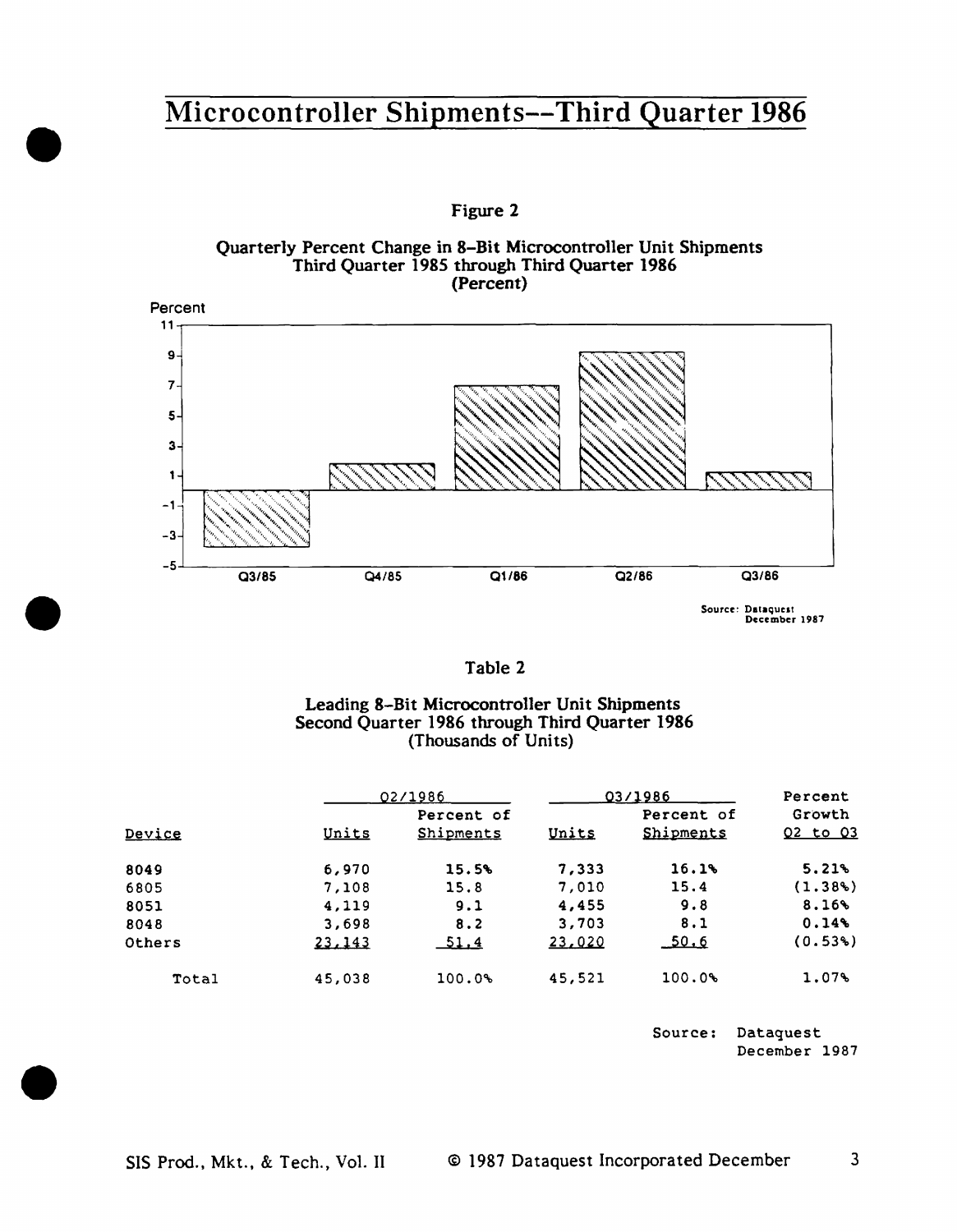### Table 3

### Market Share by Teclmology for 8-bit Microcontro1lers Third Quarter 1985 through Third Quarter 1986

| Device                 | Tech.               | 03/85         | 04/85         | 01/86         | 02/86         | 03/86         |
|------------------------|---------------------|---------------|---------------|---------------|---------------|---------------|
| 8-Bit MCU<br>8-Bit MCU | <b>CMOS</b><br>NMOS | 20.4%<br>79.6 | 21.6%<br>78.4 | 21.5%<br>78.S | 22.1%<br>77.9 | 21.6%<br>78.4 |
| Total                  |                     | 100.0%        | 100.0%        | 100.0%        | 100.0%        | 100.0%        |

Source: Dataquest December 1987

### Table 4

### Market Share by Region for 4- and 8-Bit Microcontrollers Third Quarter 1985 through Third Quarter 1986

| <u>Device Type</u> | Region        | 03/85       | 04/85       | 01/86   | 02/86      | 03/86  |
|--------------------|---------------|-------------|-------------|---------|------------|--------|
| $4 - Bit$          | United States | 16.1%       | 14.3%       | 20.39   | 21.2%      | 21.5%  |
|                    | Japan         | 81.0        | 82.9        | 76.9    | 76.1       | 75.6   |
|                    | Europe        | <u>2.9</u>  | <b>2.8</b>  | 2.8     | <u>2.7</u> | 2.9    |
|                    | Total         | 100.0%      | 100.0%      | 100.04  | 100.0%     | 100.0% |
| 8-Bit              | United States | 44.7%       | 44.1%       | 41.5%   | 40.8%      | 41.2%  |
|                    | Japan         | 41.5        | 42.4        | 43.6    | 43.9       | 44.4   |
|                    | Europe        | <u>13.8</u> | <u>13.5</u> | 14.9    | 15.3       | 14.4   |
|                    | Total         | 100.0%      | 100.06      | 100.0%  | 100.06     | 100.08 |
|                    |               |             |             | Source: | Dataquest  |        |

!t"

December 1987

•

•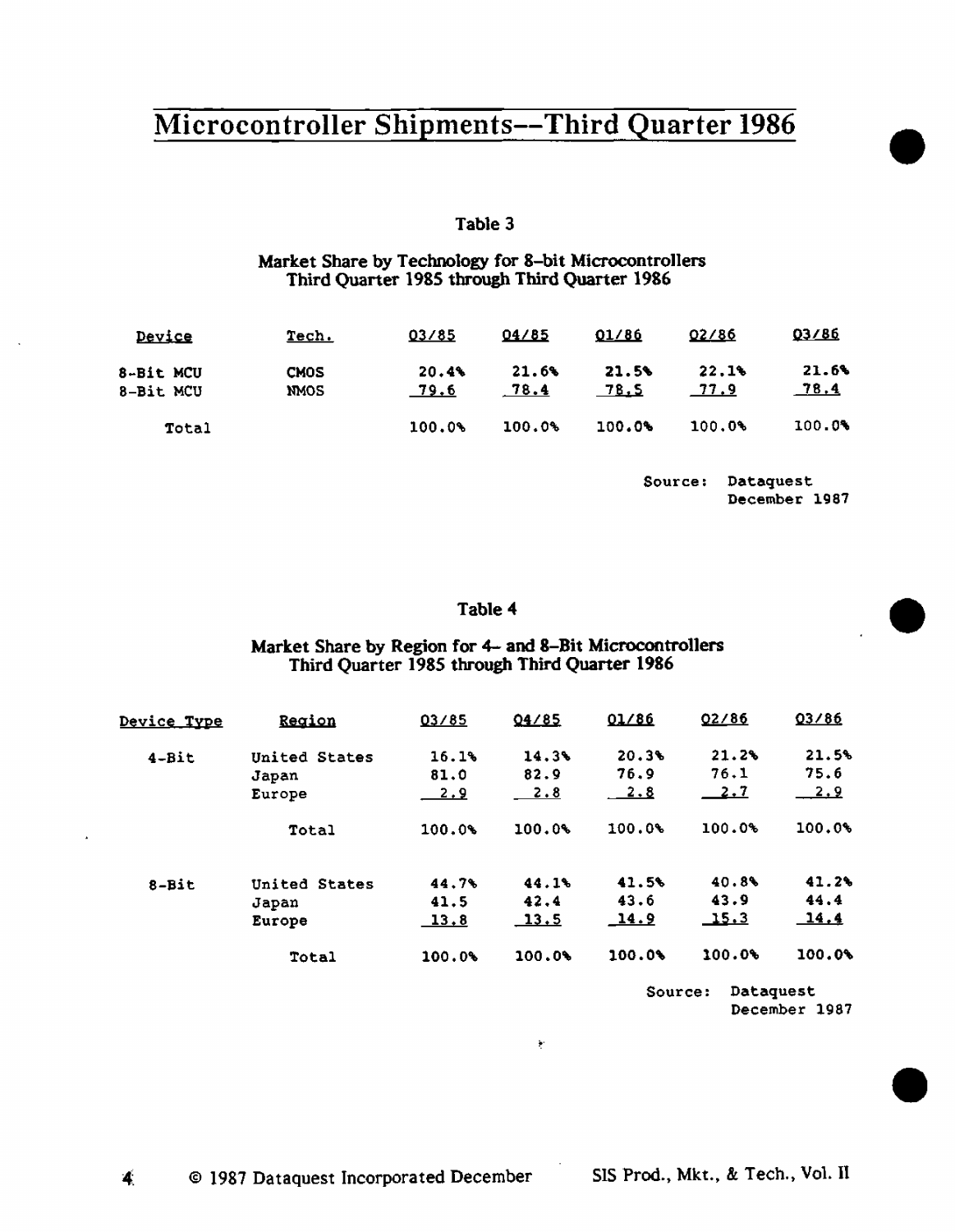#### SECOND QUARTER 1986 WORLDWIDE UNIT SHIPMENTS

During the second quarter of 1986, microcontroller unit shipments increased approximately 6.6 million units or 7.2 percent from first quarter 1986 shipments. Estimated worldwide shipments of all microcontrollers totaled approximately 98.8 million units. Shipments of all types of microcontrollers increased. Shipments of 8-bit MCU devices accounted for approximately 45 percent of total microcontrollers shipped in second quarter 1986.

Figure 1 illustrates the growth in 4- and 8-bit microcontroller shipments from the second quarter of 1985 through the second quarter of 1986.

#### Figure 1

#### **4- AND** 8-BIT MICROCOHTROLLER UNIT SHIPMENTS SECOND QUARTER 1985 THROUGH SECOND QUARTER 1986 (Millions of Units)



•

Millions of Units

•

•

Source: Dataquest April 1987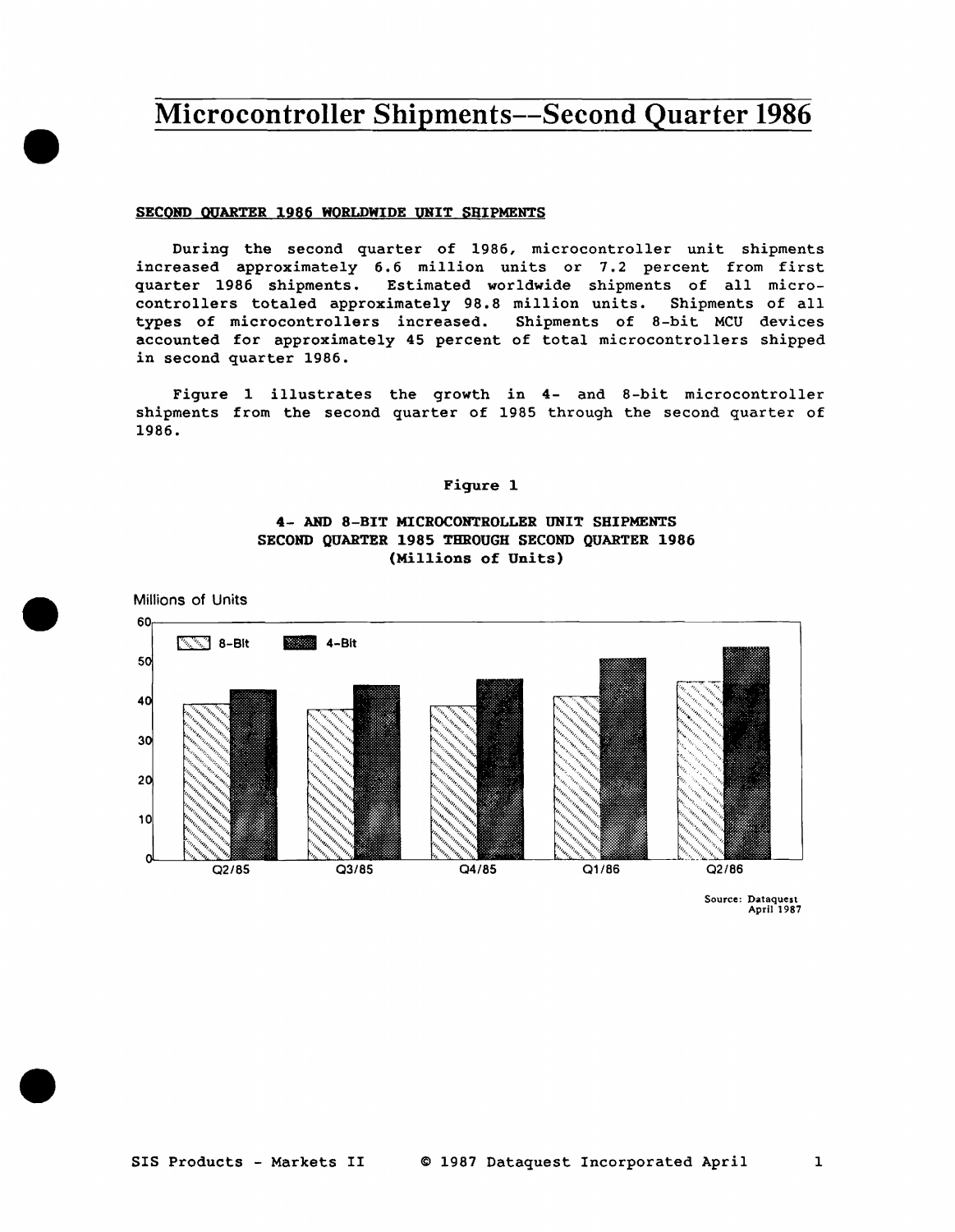$\mathcal{A}^{\mathcal{A}}$ 

Table l shows the change in total microcontroller unit shipments from the first quarter of 1986 through the second quarter of 1986, Most growth was displayed by the 6805 and 8051 in this quarter. Figure 2 illustrates the percent change in 8-bit microcontrollers from the second quarter of 1985 through the second quarter of 1986. Table 2 shows the change in leading 8-bit MCU shipments from the first quarter of <sup>1986</sup> through the second quarter of 1986.

#### Table l

#### TOTAL MICROCONTROLLER UNIT SHIPMENTS FIRST QUARTER 1986 THROUGH SECOND QUARTER 1986 (Thousands of Units)

|              |        | 01/1986                 |        | 02/1986                             | Percent                   |
|--------------|--------|-------------------------|--------|-------------------------------------|---------------------------|
| <b>MCU</b>   | Units  | Percent of<br>Shipments | Units  | Percent of<br>Shipments             | Growth<br><u>01 to 02</u> |
| $4 - Bit$    | 50,900 | 55.2%                   | 53,688 | 54.3%                               | 5.5%                      |
| $8 - Bit$    | 41,241 | 44.7                    | 45,038 | 45.6                                | 9.2%                      |
| $16 - Bit$   | 81     | <u>0.1</u>              | 98     | $\begin{array}{cc} 0.1 \end{array}$ | 21.0%                     |
| <b>Total</b> | 92,222 | 100.0%                  | 98.824 | 100.0%                              | 7.2%                      |

Source: Dataquest April 1987 •

•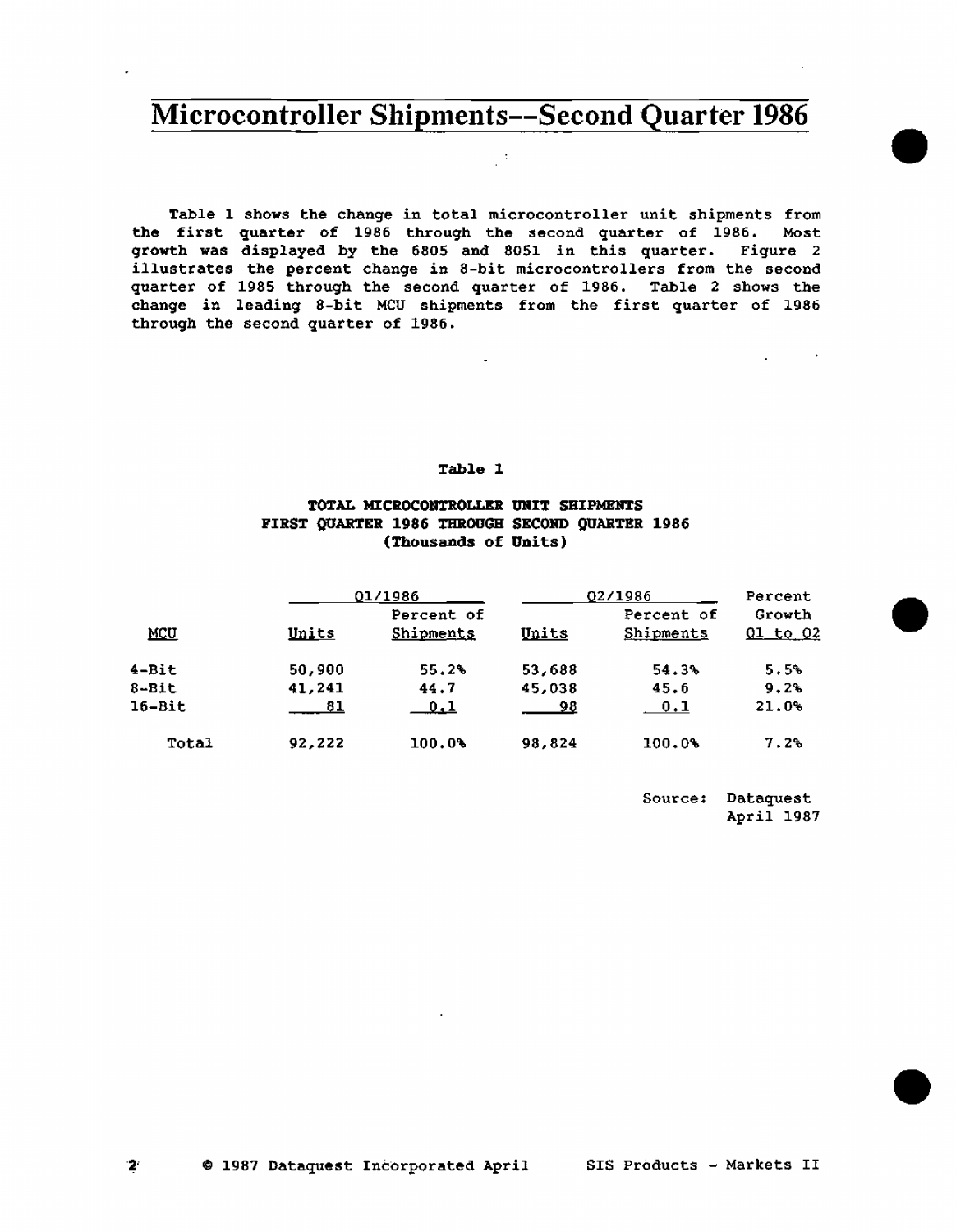Figure 2

•

•

•

#### QUARTERLY PERCENT CHARGE IN 8-BIT MICROCONTROLLER UNIT SHIPMENTS SECOND QUARTER 1985 THROUGH SECOND QUARTER 1986 (Percent)



Source: Dataquest<br>April 1987

Table 2

### LEADING 8-BIT MICROCONTROLLBR UNIT SHIPMENTS FIRST QUARTER 1986 THROUGH SECOND QUARTER 1986 (Thousands of Units)

|         |        |               | 01/1986                        |        | 02/1986                 |                           |  |
|---------|--------|---------------|--------------------------------|--------|-------------------------|---------------------------|--|
| Ranking | Device | Units         | Percent of<br><b>Shipments</b> | Units  | Percent of<br>Shipments | Growth<br><u>01 to 02</u> |  |
|         | 6805   | 6,393         | 15.5%                          | 7,108  | 15.8%                   | 11.2%                     |  |
| 2       | 8049   | 6,493         | 15.7                           | 6,970  | 15.5                    | $7.4\%$                   |  |
| з       | 8051   | 3,720         | 9.0                            | 4,119  | 9.1                     | 10.7%                     |  |
| 4       | 8048   | 3,413         | 8.3                            | 3,698  | 8.2                     | 8.4%                      |  |
| 5       | Others | <u>21,221</u> | <u>-51.5</u>                   | 23,143 | <u>51.4</u>             | 9.1%                      |  |
|         | Total  | 41,241        | 100.0%                         | 45,038 | 100.0%                  | 9.2%                      |  |

Source: Dataquest April 1987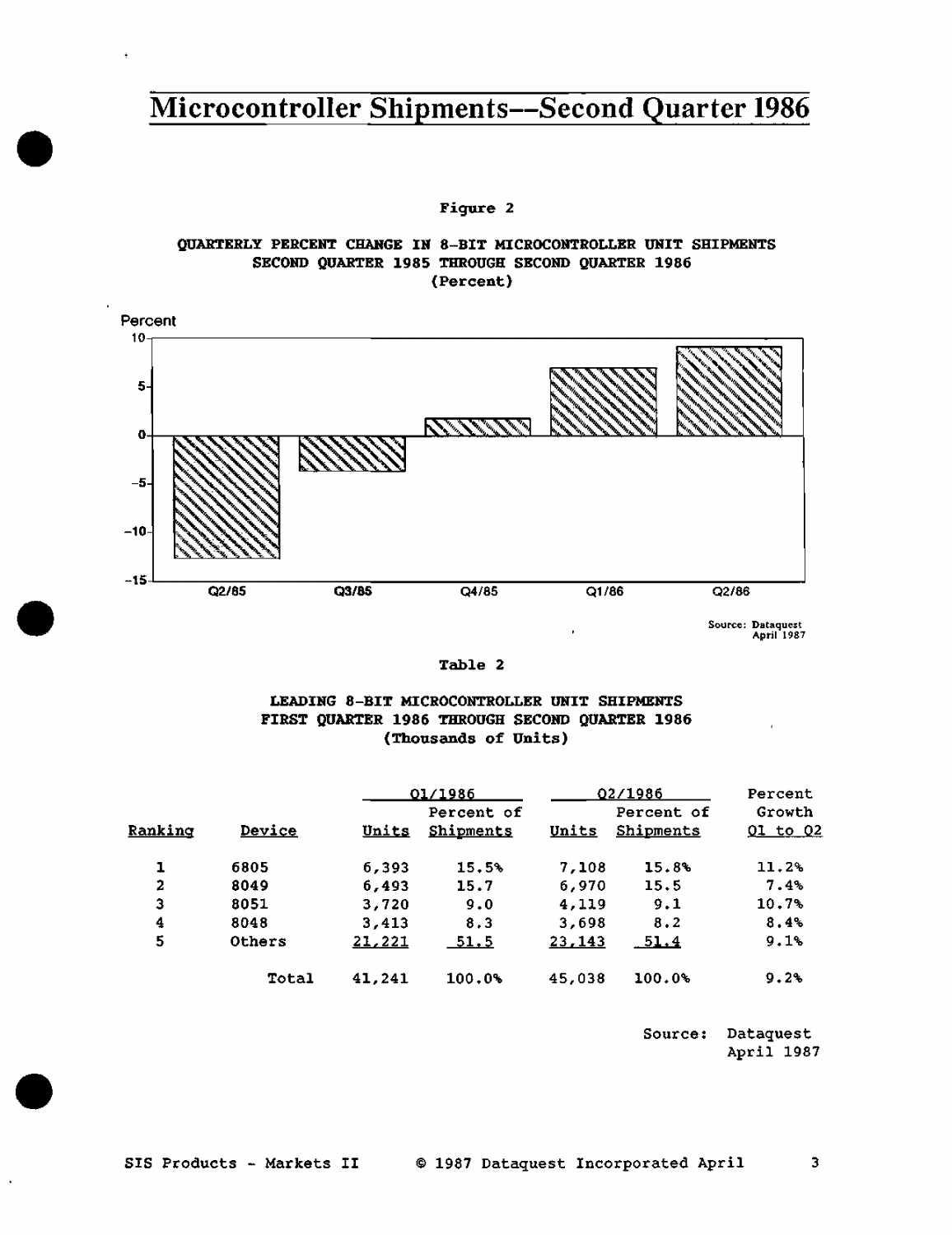The leading 8-bit microcontrollers in second quarter 1986--the 6805, 8049, 8051, and 8048--represented approximately 48.6 percent of the total 8-bit MCU market. During this period, Japanese manufacturers shipped more than 70 percent of 8048 and 8049 devices worldwide, while U.S. manufacturers shipped approximately 75 percent of 8051 and 6805 devices worldwide.

Table 3 shows the market share changes in shipments (not consumption) by geographical region for 4- and 8-bit MCUs, from the second quarter of 1985 through the second quarter of 1986.

#### Table 3

#### MARKET SHARE BY REGIOH FOR 4- AND 8-BIT MICROCONTROLLERS SECOND QUARTER 1985 THROUGH SECORD QUARTER 1986

| <u>Device Type</u> | <u>Region</u>                    | 02/85                        | 03/85                       | 04/85                         | 01/86                        | 02/86                        |
|--------------------|----------------------------------|------------------------------|-----------------------------|-------------------------------|------------------------------|------------------------------|
| $4-Bit$            | United States<br>Japan<br>Europe | 16.5%<br>80.5<br>3.0         | 16.3%<br>80.7<br><u>3.0</u> | 14.3%<br>82.8<br><u>2.9</u>   | 20.3%<br>76.9<br><u>2.8</u>  | 21.2%<br>76.1<br><u>2.7</u>  |
|                    | Total                            | 100.09                       | 100.0%                      | 100.0%<br>$\blacksquare$      | 100.0%                       | 100.0%                       |
| 8-Bit              | United States<br>Japan<br>Europe | 42.5%<br>43.9<br><u>13.6</u> | 44.4%<br>41.8<br>13.8       | 44.1%<br>42.4<br><u> 13.5</u> | 41.5%<br>43.6<br><u>14.9</u> | 40.8%<br>43.9<br><u>15.3</u> |
|                    | Total                            | 100.0%                       | 100.0%                      | 100.0%                        | 100.0%                       | 100.08                       |

Source: Dataquest April 1987

 $\mathcal{F}^{\pm}$ 

•

•

•

 $\Delta$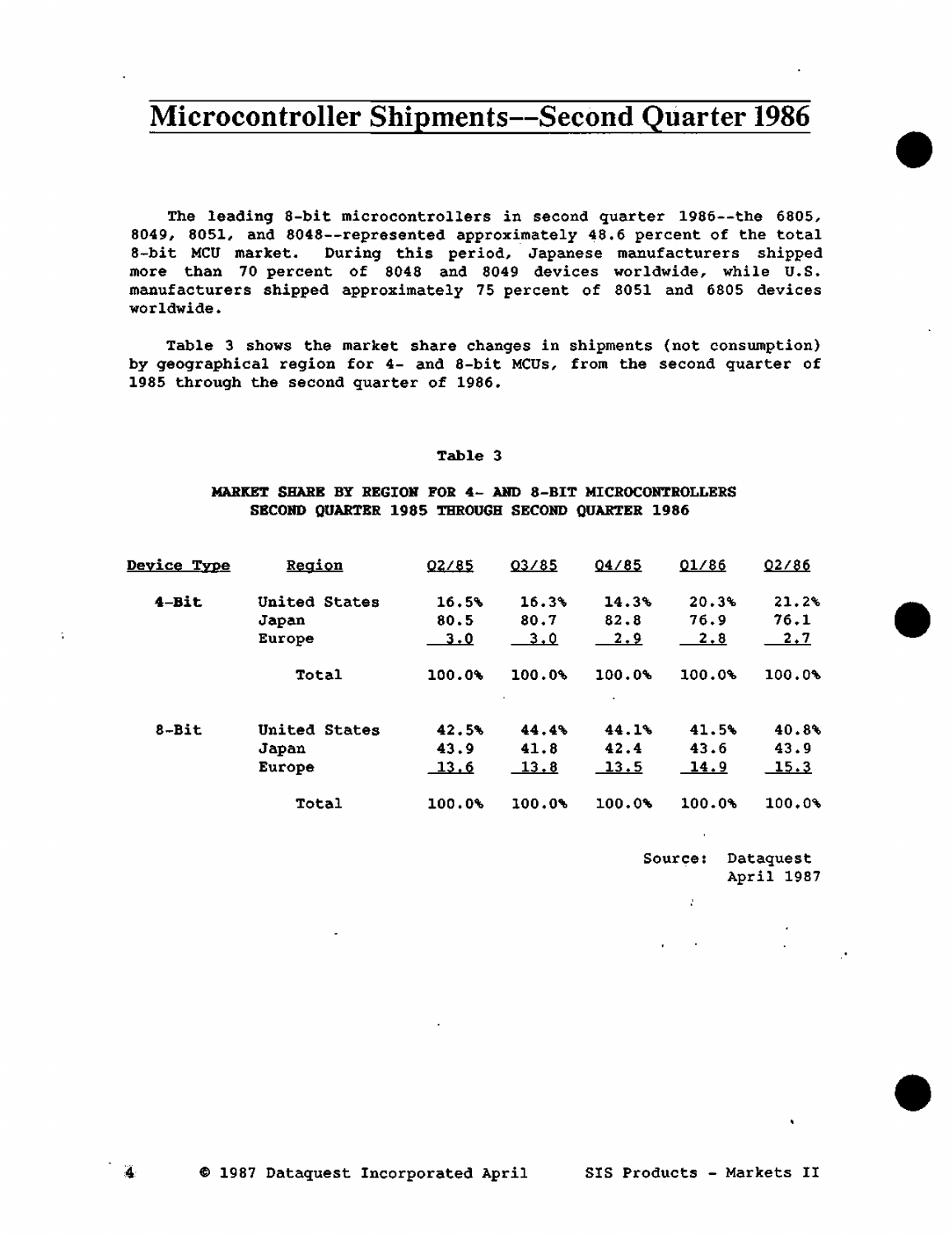#### FIRST QUARTER 1986 WORI.DWIDE UNIT SHIPMENTS

•

•

•

During the first quarter of 1986, microcontroller unit shipments increased approximately 8 million units or 9.5 percent from fourth quarter 1985 shipments. Estimated worldwide shipments of all microcontrollers totaled approximately 92.5 million units. Shipments of all types of microcontrollers increased. Shipments of 8-bit MCU devices accounted for approximately 45 percent of total microcontrollers shipped in first quarter 1986.

Figure 1 illustrates the growth in 4- and 8-bit microcontroller shipments from the first quarter of 1985 through the first quarter of 1986.

#### Figure 1

### 4- AND 8-BIT MICROCONTROLLER UNIT SHIPMENTS FIRST QUARTER 1985 THROUGH FIRST QUARTER 1986 (Millions of Units)



Source: Dataquest<br>February 1987

 $\dot{\mathbf{r}}$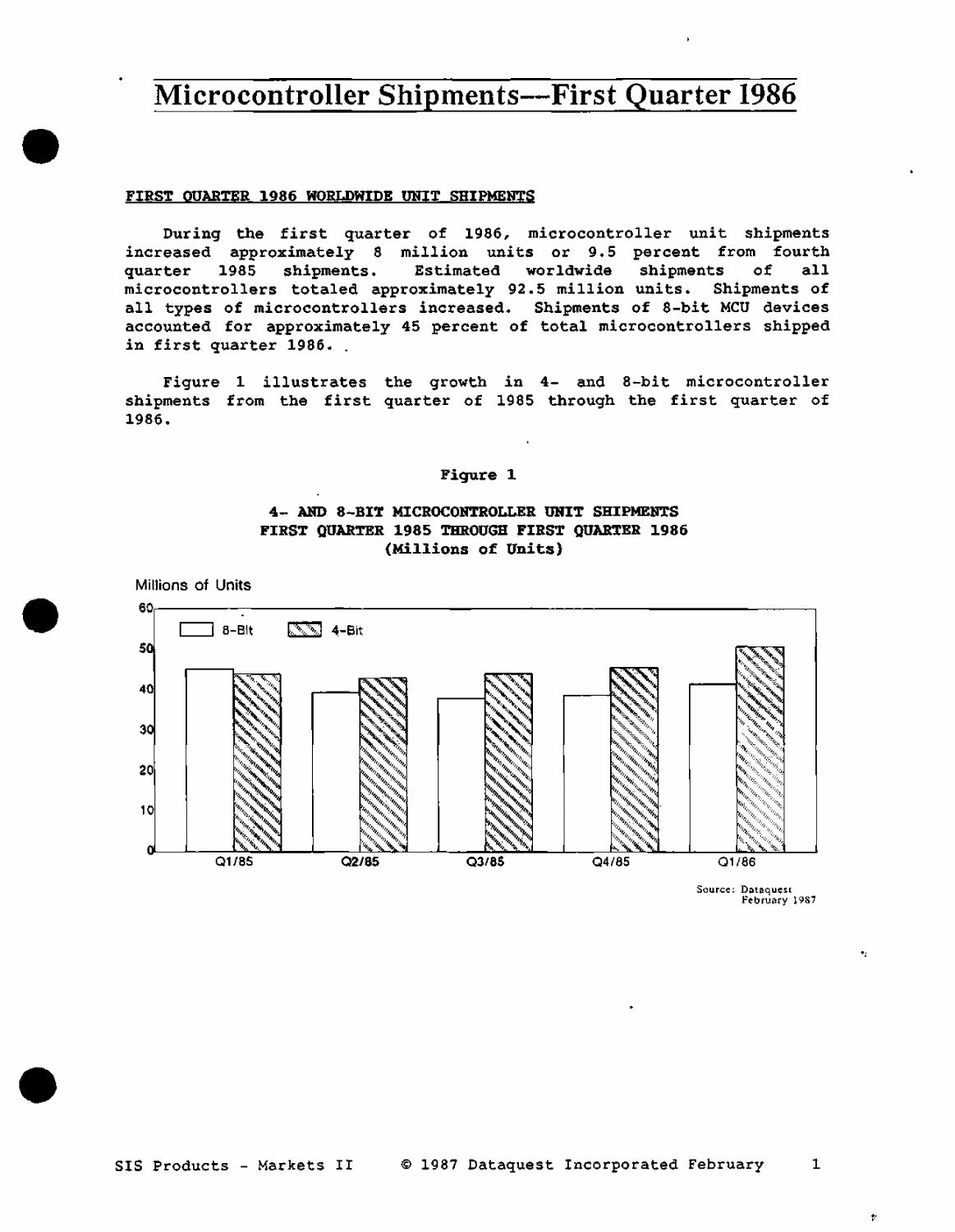Table l shows the change in total microcontroller unit shipments from the fourth quarter of 1985 through the first quarter of 1986. Both the 8048 and 8049 displayed growth in this quarter. Figure 2 illustrates the percent change in 8-bit microcontrollers from the first quarter of 1985 through the first quarter of 1986. Table 2 shows the change in leading 8-bit MCU shipments from the fourth quarter of 1985 through the first quarter of 1986.

#### Table 1

 $\ddot{\phantom{a}}$ 

### TOTAL MICROCONTROLLER UNIT SHIPMENTS FOURTH QUARTER 1985 THROUGH FIRST QUARTER 1986 (Thousands of Units)

|            |   |        | 04/1985                        |        | 01/1986                 |                    |  |
|------------|---|--------|--------------------------------|--------|-------------------------|--------------------|--|
| <b>MCU</b> | ٠ | Units  | Percent of<br><b>Shipments</b> | Units  | Percent of<br>Shipments | Growth<br>04 to 01 |  |
| $4 - Bit$  |   | 45,635 | 54.0%                          | 50,900 | 55.0%                   | 11.5%              |  |
| $8 - Bit$  |   | 38,848 | 45.9                           | 41,567 | 44.9                    | $7.0\%$            |  |
| $16 - Bit$ |   | 71     | 0.1                            | -81    | $-0.1$                  | 14.1%              |  |
| Total      |   | 84,554 | 100.0%                         | 92,548 | 100.0%                  | 9.5%               |  |

Source: Dataquest February 1987 •

•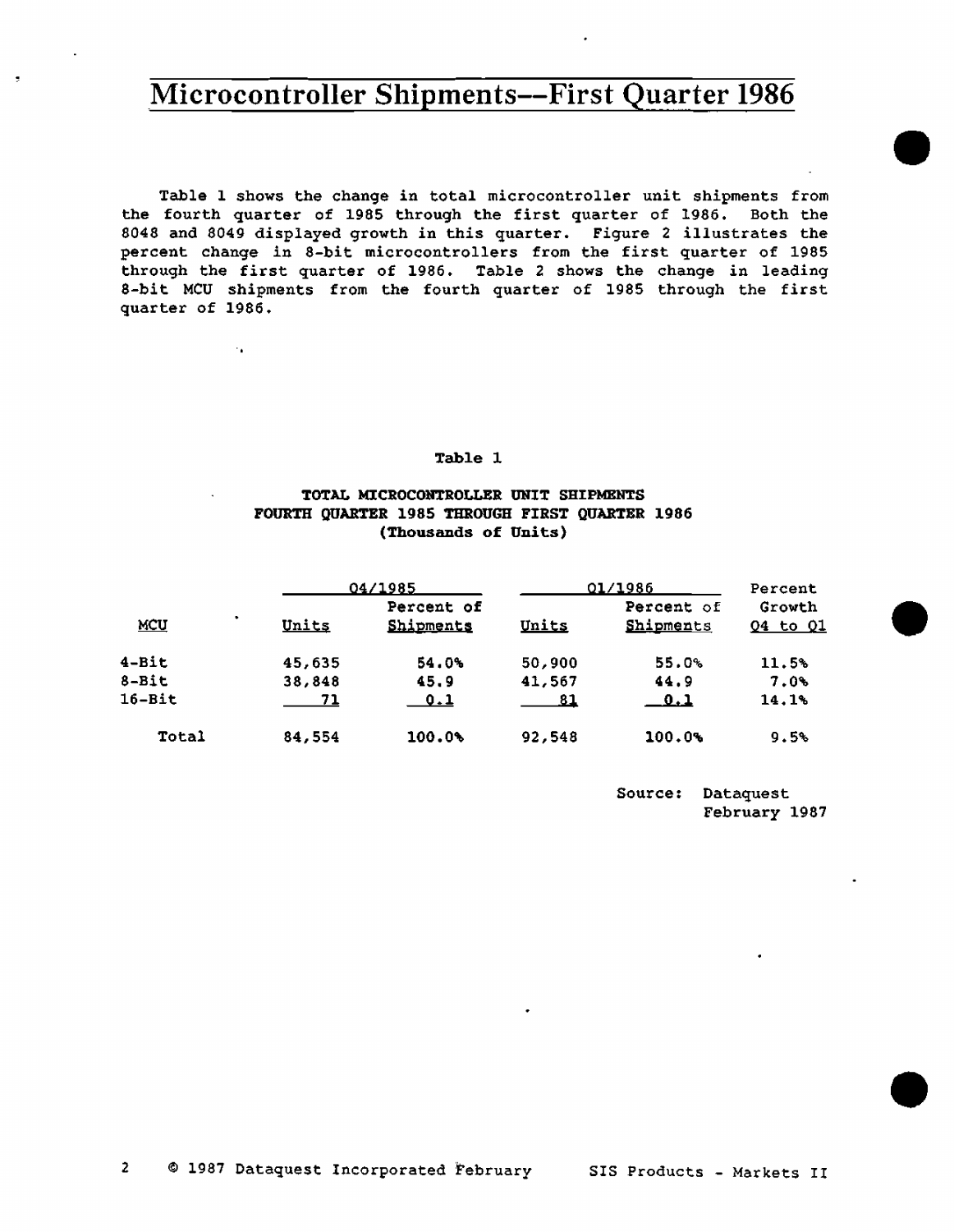#### Figure 2

•

•

•

### QUARTERLY PERCENT CHANGE IN 8-BIT MICROCONTROLLER UNIT SHIPMENTS FIRST QUARTER 1985 THROUGH FIRST QUARTER 1986 (Percent)



Source: Dataquest<br>February 1987

 $\frac{1}{2}$ 

#### Table 2

#### LEADING 8-BIT MICROCONTROLLER UNIT SHIPMENTS FOURTH QUARTER 1985 THROUGH FIRST QUARTER 1986 (Thousands of Units)

|         |        | 04/1985      |                                | 01/1986 | Percent                 |                           |
|---------|--------|--------------|--------------------------------|---------|-------------------------|---------------------------|
| Ranking | Device | <u>Units</u> | Percent of<br><b>Shipments</b> | Units   | Percent of<br>Shipments | Growth<br><u>04 to 01</u> |
|         | 8049   | 5,999        | 15.4%                          | 6,491   | 15.6%                   | 8.2%                      |
| 2       | 6805   | 6.776        | 17.5                           | 6,393   | 15.4                    | (5.7%)                    |
| Э       | 8051   | 3.855        | 9.9                            | 3,692   | 8.9                     | (4.2%)                    |
| 4       | 8048   | 3,110        | 8.0                            | 3,415   | 8.2                     | 9.8%                      |
| 5       | Others | 19,108       | 49.2                           | 21,576  | 51.9                    | 12.9%                     |
|         | Total  | 38,848       | 100.0%                         | 41,567  | 100.0%                  | 7.0%                      |

Source: Dataquest February 1987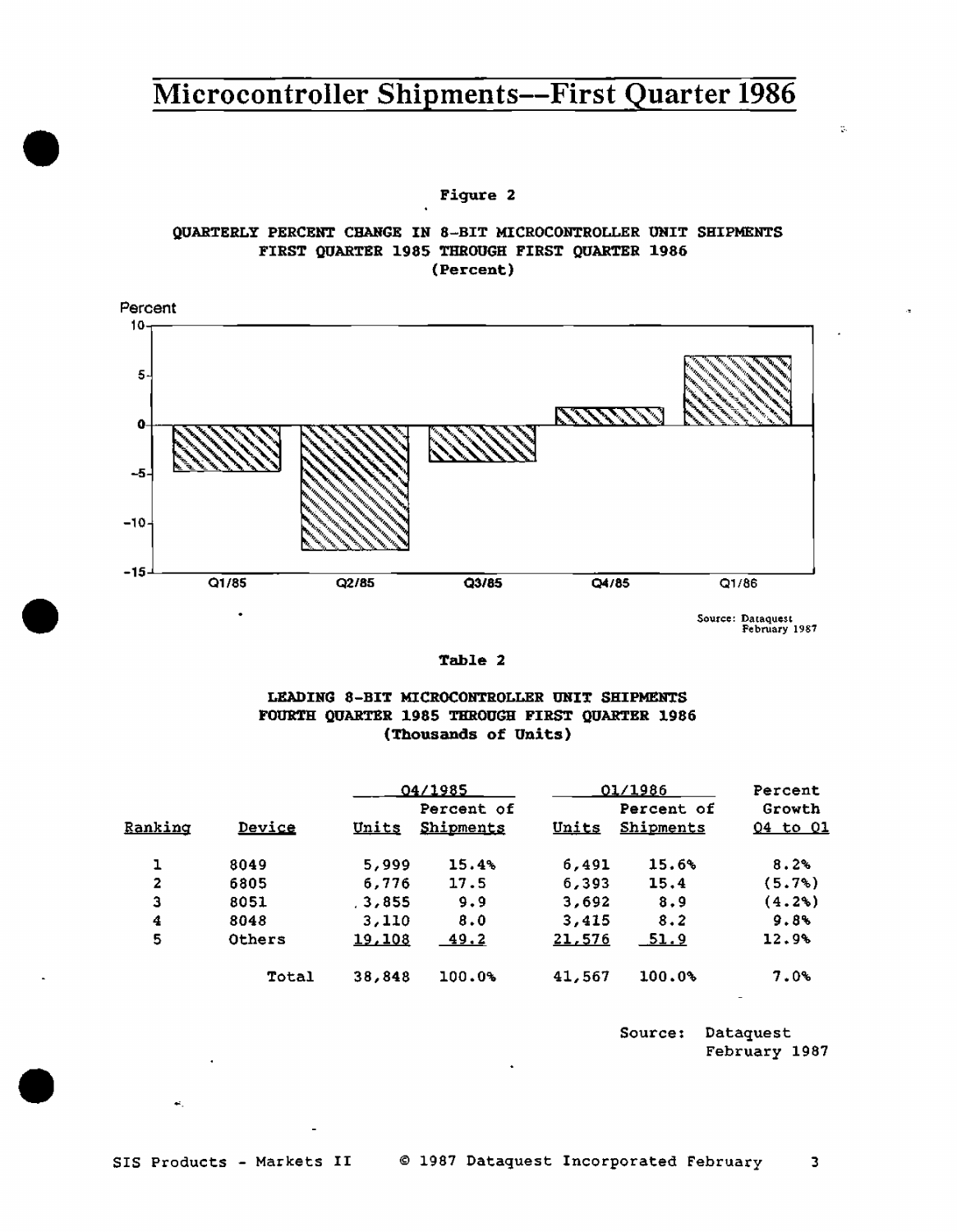The key 8-bit microcontrollers in first quarter 1986--the 8049, 6805, 8051, and 8048--represented approximately 48 percent of the total 8-bit MCU market. During this period, Japanese manufacturers shipped more than 66 percent of 8048 and 8049 devices worldwide, while U.S. manufacturers shipped approximately 78 percent of 8051 and 6805 devices worldwide.

Table 3 shows the market share changes in shipments (not consumption) by geographical region for 4- and 8-bit MCUs, from the first quarter of 1985 through the first quarter of .1986.

#### Table 3

#### MARKET SHARE BY REGION FOR 4- AND 8-BIT MICROCONTROLLERS FIRST QUARTER 1985 THROUGH FIRST QUARTER 1986

·-

| Device Type | Region        | 01/85       | 02/85      | 03/85  | 04/85       | 04/86  |
|-------------|---------------|-------------|------------|--------|-------------|--------|
| $4 - Bit$   | United States | 17.5%       | 16.5%      | 16.3%  | 14.3%       | 20.3%  |
|             | Japan         | 79.5        | 80.5       | 80.7   | 82.8        | 76.9   |
|             | Europe        | __________  | <u>3.0</u> | 3.0    |             | 2.8    |
|             | Total         | 100.0%      | 100.0%     | 100.0% | 100.0%      | 100.0% |
| $8 - Bit$   | United States | 44.8%       | 42.2%      | 44.7%  | 43.8        | 42.1%  |
|             | Japan         | 42.3        | 44.0       | 41.5   | 42.6        | 43.2   |
| $\bullet$   | Europe        | <u>12.9</u> | 13.8       | 13.8   | <u>13.6</u> | 14.7   |
|             | Total         | 100.0%      | 100.0%     | 100.0% | 100.0%      | 100.0% |

Source: Dataquest February 1987 •

•

•

Over the past year, the rate of change of market share experienced in the 8-bit MCU market has slowed down, but there is increased variability in the 1986 4-bit MCU market over the previous quarter.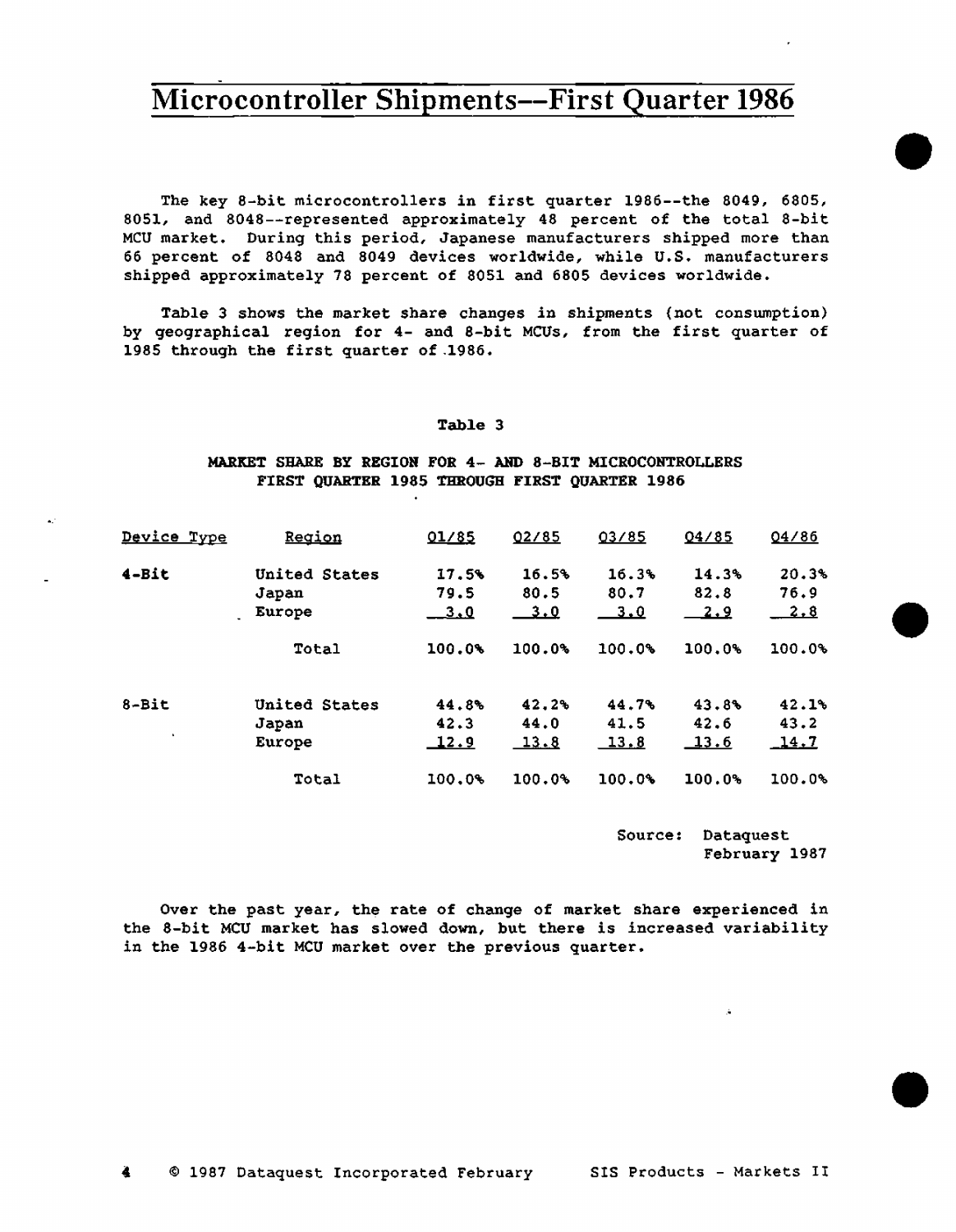#### THIRD QUARTER 1985 WORLDWIDE UNIT SHIPMENTS

•

•

•

During the third quarter of 1985, microcontroller unit shipments decreased approximately 1.9 million units or 2.3 percent from second quarter 1985 shipments. Estimated worldwide shipments of all microcontrollers totaled approximately 82 million units. Shipments of 4-bit microcontrollers decreased slightly, and shipments of 8-bit microcontrollers decreased 4.3 percent. Shipments of 8-bit MCU devices accounted for approximately 46.5 percent of total microcontrollers shipped in third quarter 1985.

Figure l illustrates the growth in 4- and 8-bit microcontroller shipments from the third quarter of 1984 through the third quarter of 1985.

#### Figure l





Source: DATAQUEST April 1986

#### SIS Products - Markets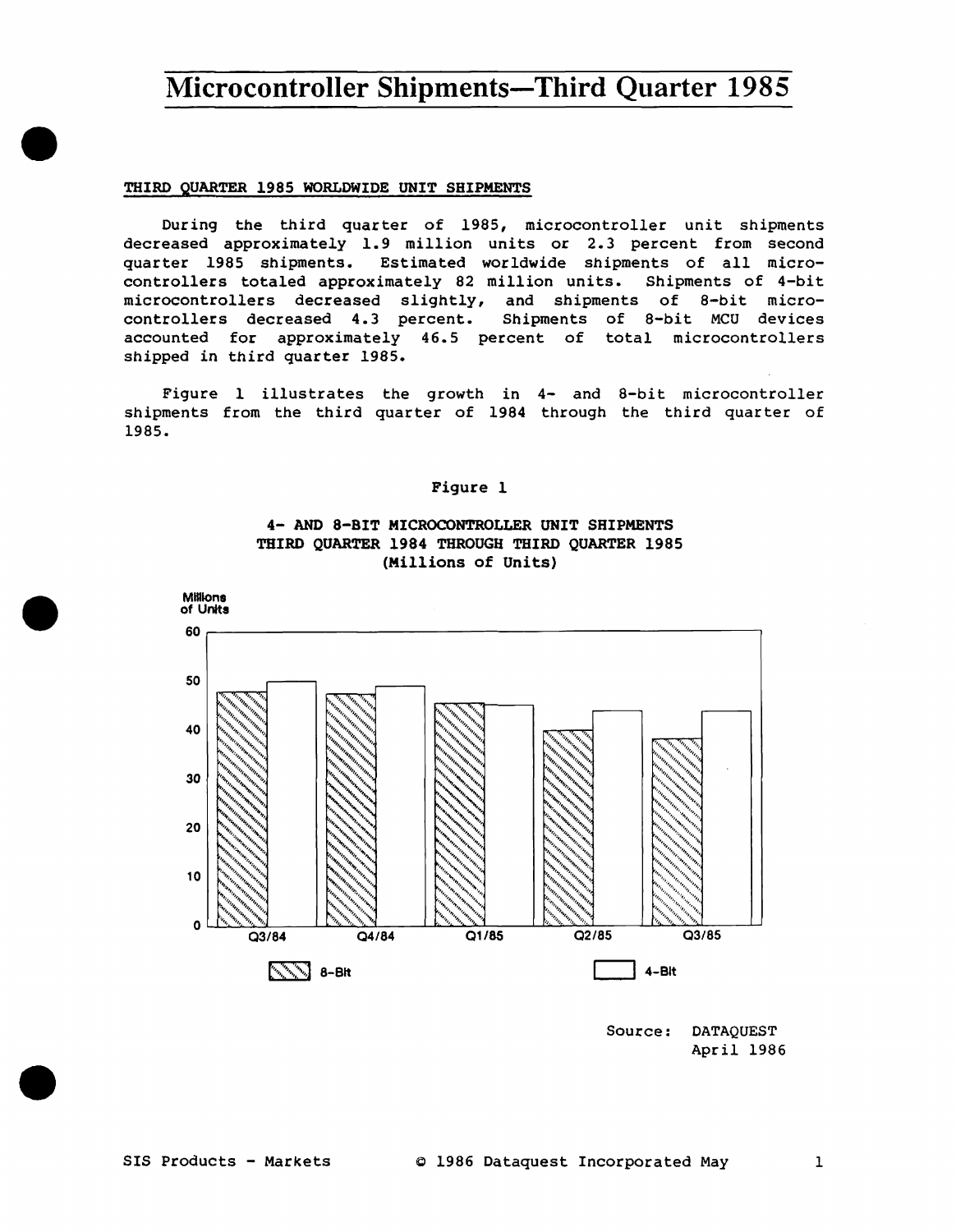Table l shows the change in total microcontroller unit shipments from the second quarter of 1985 through the third quarter of 1985. The 8048 lost the greatest market share during this quarter while the 6805 displayed significant growth. Figure *2* illustrates the percent change in 8-bit microcontrollers from the third quarter of 1984 through the third quarter of 1985. Table 2 shows the change in leading 8-bit MCU shipments from the second quarter of 1985 through the third quarter of 1985.

#### Table 1

#### TOTAL MICROCONTROLLER UNIT SHIPMENTS SECOND QUARTER 1985 THROUGH THIRD QUARTER 1985 (Thousands of Units)

|            | Q2/1985 |                         | Q3/1985 |                         | Percent                |
|------------|---------|-------------------------|---------|-------------------------|------------------------|
| MCU        | Units   | Percent of<br>Shipments | Units   | Percent of<br>Shipments | Growth<br>$Q2$ to $Q3$ |
| $4 - Bit$  | 43,859  | 52.38                   | 43,699  | 53.48                   | (0.48)                 |
| $8 - Bit$  | 39,854  | 47.6                    | 38,123  | 46.5                    | (4.38)                 |
| $16 - Bit$ | 55      | 0.1                     | 56      | 0.1                     | 1.8%                   |
| Total      | 83,768  | 100.0%                  | 81,878  | 100.08                  | (2.38)                 |

Source: DATAQUEST April 1986 •

•

•

 $\mathbf{2}$ 

 $\mathbf{1}$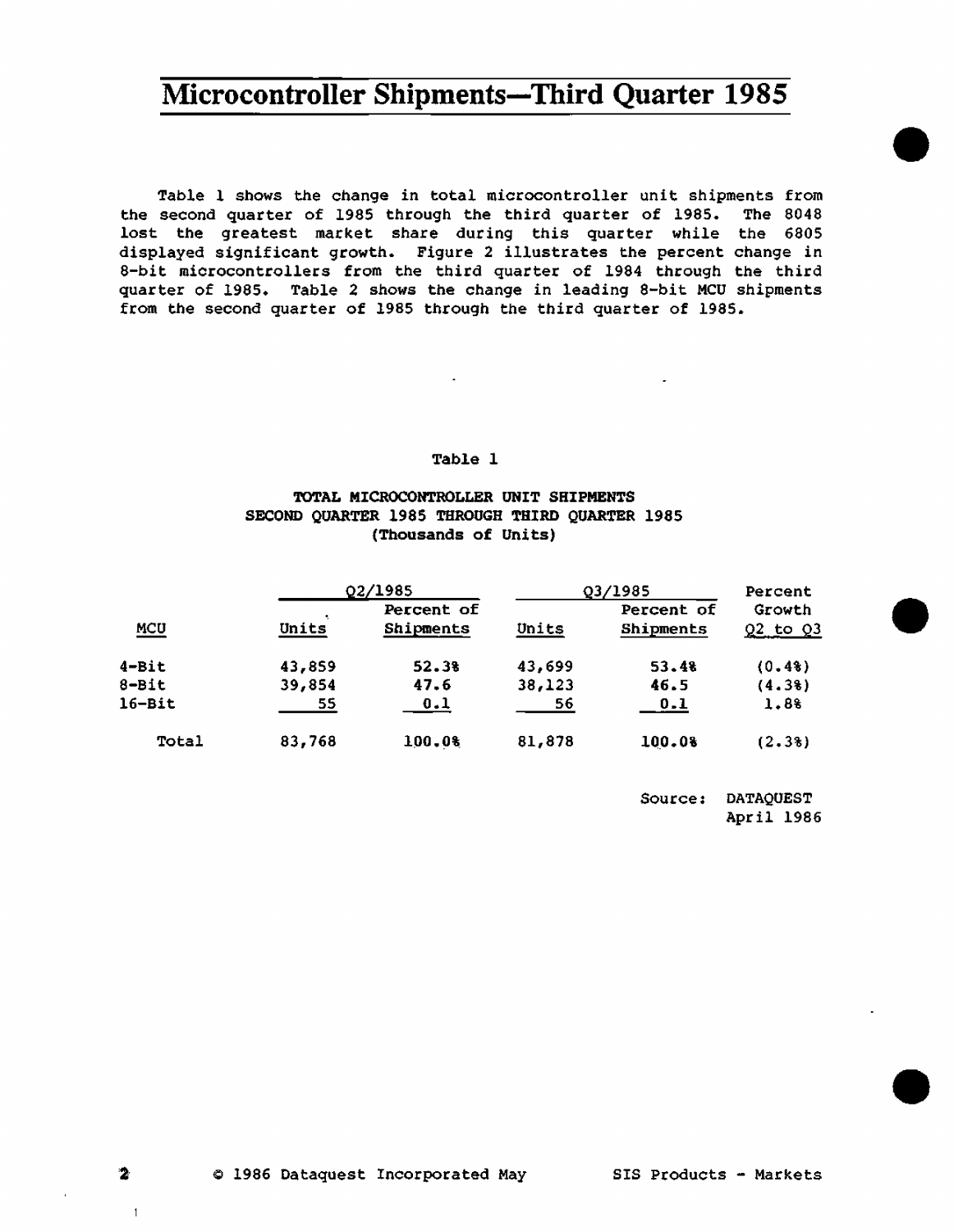#### Figure 2

#### QUARTERLY PERCENT CHANGE IN 8-BIT MICROCONTROLLER UNIT SHIPMENTS THIRD QUARTER 1984 THROUGH THIRD QUARTER 1985 (Percent)



#### Table 2

#### LEADING 8-BIT MICROCONTROLLER UNIT SHIPMENTS SECOND QUARTER 1985 THROUGH THIRD QUARTER 1985 (Thousands of Units)

|                   |        | Q2/1985 |                         | Q3/1985 |                         | Percent              |
|-------------------|--------|---------|-------------------------|---------|-------------------------|----------------------|
| $\sim$<br>Ranking | Device | Units   | Percent of<br>Shipments | Units   | Percent of<br>Shipments | Growth<br>Q2 to $Q3$ |
|                   | 8049   | 6,178   | 15.5%                   | 5,555   | 14.68                   | (10.18)              |
| 2                 | 6805   | 4,755   | 11.9                    | 5,505   | 14.4                    | 15.88                |
| 3                 | 8051   | 3,830   | 9.6                     | 3,774   | 9.9                     | $(1.5*)$             |
| 4                 | 8048   | 4,470   | 11.2                    | 3,575   | 9.4                     | (20.08)              |
| 5                 | Others | 20,621  | 51.8                    | 19,714  | 51.7                    | (4.48)               |
|                   | Total  | 39,854  | 100.0%                  | 38,123  | 100.0%                  | (4.38)               |

Source: OATAQUEST April 1986

•

•